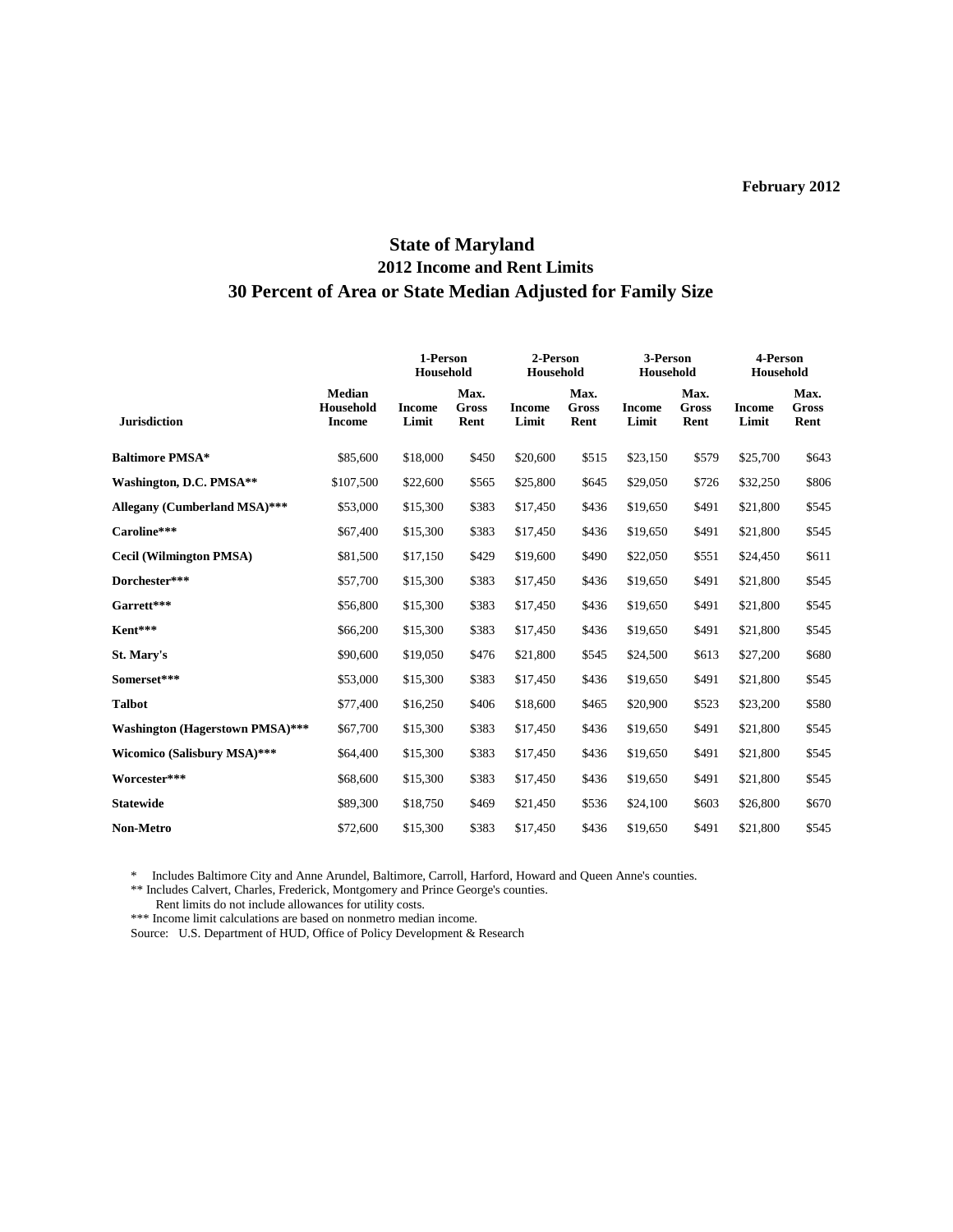# **State of Maryland 2012 Income and Rent Limits 30 Percent of Area or State Median Adjusted for Family Size**

|                                        |                                             | 5-Person<br>Household  |                              | 6-Person<br>Household  |                              | 7-Person<br>Household  |                              | 8-Person<br>Household  |                              |
|----------------------------------------|---------------------------------------------|------------------------|------------------------------|------------------------|------------------------------|------------------------|------------------------------|------------------------|------------------------------|
| <b>Jurisdiction</b>                    | <b>Median</b><br>Household<br><b>Income</b> | <b>Income</b><br>Limit | Max.<br><b>Gross</b><br>Rent | <b>Income</b><br>Limit | Max.<br><b>Gross</b><br>Rent | <b>Income</b><br>Limit | Max.<br><b>Gross</b><br>Rent | <b>Income</b><br>Limit | Max.<br><b>Gross</b><br>Rent |
| <b>Baltimore PMSA*</b>                 | \$85,600                                    | \$27,800               | \$695                        | \$29,850               | \$746                        | \$31,900               | \$798                        | \$33,950               | \$849                        |
| Washington, D.C. PMSA**                | \$107,500                                   | \$34,850               | \$871                        | \$37,450               | \$936                        | \$40,000               | \$1,000                      | \$42,600               | \$1,065                      |
| <b>Allegany (Cumberland MSA)***</b>    | \$53,000                                    | \$23,550               | \$589                        | \$25,300               | \$633                        | \$27,050               | \$676                        | \$28,800               | \$720                        |
| Caroline***                            | \$67,400                                    | \$23,550               | \$589                        | \$25,300               | \$633                        | \$27,050               | \$676                        | \$28,800               | \$720                        |
| <b>Cecil (Wilmington PMSA)</b>         | \$81,500                                    | \$26,450               | \$661                        | \$28,400               | \$710                        | \$30,350               | \$759                        | \$32,300               | \$808                        |
| Dorchester***                          | \$57,700                                    | \$23,550               | \$589                        | \$25,300               | \$633                        | \$27,050               | \$676                        | \$28,800               | \$720                        |
| Garrett***                             | \$56,800                                    | \$23,550               | \$589                        | \$25,300               | \$633                        | \$27,050               | \$676                        | \$28,800               | \$720                        |
| Kent***                                | \$66,200                                    | \$23,550               | \$589                        | \$25,300               | \$633                        | \$27,050               | \$676                        | \$28,800               | \$720                        |
| St. Mary's                             | \$90,600                                    | \$29,400               | \$735                        | \$31,600               | \$790                        | \$33,750               | \$844                        | \$35,950               | \$899                        |
| Somerset***                            | \$53,000                                    | \$23,550               | \$589                        | \$25,300               | \$633                        | \$27,050               | \$676                        | \$28,800               | \$720                        |
| <b>Talbot</b>                          | \$77,400                                    | \$25,100               | \$628                        | \$26,950               | \$674                        | \$28,800               | \$720                        | \$30,650               | \$766                        |
| <b>Washington (Hagerstown PMSA)***</b> | \$67,700                                    | \$23,550               | \$589                        | \$25,300               | \$633                        | \$27,050               | \$676                        | \$28,800               | \$720                        |
| <b>Wicomico (Salisbury MSA)***</b>     | \$64,400                                    | \$23,550               | \$589                        | \$25,300               | \$633                        | \$27,050               | \$676                        | \$28,800               | \$720                        |
| Worcester***                           | \$68,600                                    | \$23,550               | \$589                        | \$25,300               | \$633                        | \$27,050               | \$676                        | \$28,800               | \$720                        |
| <b>Statewide</b>                       | \$89,300                                    | \$28,950               | \$724                        | \$31,100               | \$778                        | \$33,200               | \$830                        | \$35,350               | \$884                        |
| <b>Non-Metro</b>                       | \$72,600                                    | \$23,550               | \$589                        | \$25,300               | \$633                        | \$27,050               | \$676                        | \$28,800               | \$720                        |

\* Includes Baltimore City and Anne Arundel, Baltimore, Carroll, Harford, Howard and Queen Anne's counties.

\*\* Includes Calvert, Charles, Frederick, Montgomery and Prince George's counties.

Rent limits do not include allowances for utility costs.

\*\*\* Income limit calculations are based on nonmetro median income.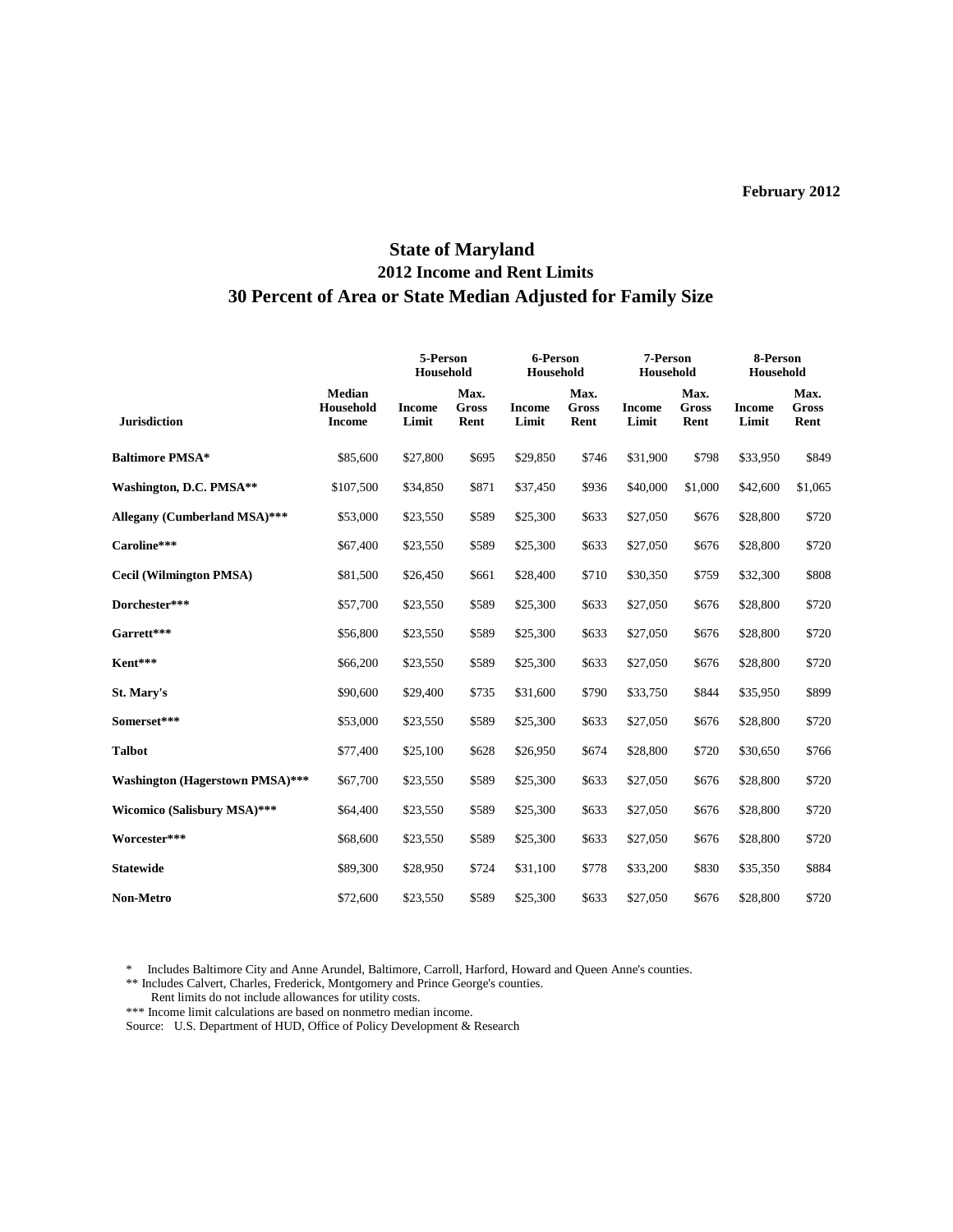# **State of Maryland 2012 Income and Rent Limits 40 Percent of Area or State Median Adjusted for Family Size**

|                                        |                                             | 1-Person<br>Household  |                       | 2-Person<br>Household  |                              | 3-Person<br>Household  |                              | 4-Person<br>Household  |                              |
|----------------------------------------|---------------------------------------------|------------------------|-----------------------|------------------------|------------------------------|------------------------|------------------------------|------------------------|------------------------------|
| <b>Jurisdiction</b>                    | <b>Median</b><br>Household<br><b>Income</b> | <b>Income</b><br>Limit | Max.<br>Gross<br>Rent | <b>Income</b><br>Limit | Max.<br><b>Gross</b><br>Rent | <b>Income</b><br>Limit | Max.<br><b>Gross</b><br>Rent | <b>Income</b><br>Limit | Max.<br><b>Gross</b><br>Rent |
| <b>Baltimore PMSA*</b>                 | \$85,600                                    | \$24,000               | \$600                 | \$27,400               | \$685                        | \$30,850               | \$771                        | \$34,250               | \$856                        |
| Washington, D.C. PMSA**                | \$107,500                                   | \$30,100               | \$753                 | \$34,400               | \$860                        | \$38,700               | \$968                        | \$43,000               | \$1,075                      |
| Allegany (Cumberland MSA)***           | \$53,000                                    | \$20,350               | \$509                 | \$23,250               | \$581                        | \$26,150               | \$654                        | \$29,050               | \$726                        |
| Caroline***                            | \$67,400                                    | \$20,350               | \$509                 | \$23,250               | \$581                        | \$26,150               | \$654                        | \$29,050               | \$726                        |
| <b>Cecil (Wilmington PMSA)</b>         | \$81,500                                    | \$22,850               | \$571                 | \$26,100               | \$652                        | \$29,350               | \$734                        | \$32,600               | \$815                        |
| Dorchester***                          | \$57,700                                    | \$20,350               | \$509                 | \$23,250               | \$581                        | \$26,150               | \$654                        | \$29,050               | \$726                        |
| Garrett***                             | \$56,800                                    | \$20,350               | \$509                 | \$23,250               | \$581                        | \$26,150               | \$654                        | \$29,050               | \$726                        |
| Kent***                                | \$66,200                                    | \$20,350               | \$509                 | \$23,250               | \$581                        | \$26,150               | \$654                        | \$29,050               | \$726                        |
| St. Mary's                             | \$90,600                                    | \$25,400               | \$635                 | \$29,000               | \$725                        | \$32,650               | \$816                        | \$36,250               | \$906                        |
| Somerset***                            | \$53,000                                    | \$20,350               | \$509                 | \$23,250               | \$581                        | \$26,150               | \$654                        | \$29,050               | \$726                        |
| <b>Talbot</b>                          | \$77,400                                    | \$21,700               | \$542                 | \$24,800               | \$620                        | \$27,900               | \$697                        | \$30,950               | \$774                        |
| <b>Washington (Hagerstown PMSA)***</b> | \$67,700                                    | \$20,350               | \$509                 | \$23,250               | \$581                        | \$26,150               | \$654                        | \$29,050               | \$726                        |
| Wicomico (Salisbury MSA)***            | \$64,400                                    | \$20,350               | \$509                 | \$23,250               | \$581                        | \$26,150               | \$654                        | \$29,050               | \$726                        |
| Worcester***                           | \$68,600                                    | \$20,350               | \$509                 | \$23,250               | \$581                        | \$26,150               | \$654                        | \$29,050               | \$726                        |
| <b>Statewide</b>                       | \$89,300                                    | \$25,000               | \$625                 | \$28,550               | \$714                        | \$32,150               | \$804                        | \$35,700               | \$893                        |
| <b>Non-Metro</b>                       | \$72,600                                    | \$20,350               | \$509                 | \$23,250               | \$581                        | \$26,150               | \$654                        | \$29,050               | \$726                        |

\* Includes Baltimore City and Anne Arundel, Baltimore, Carroll, Harford, Howard and Queen Anne's counties.

\*\*\* Income limit calculations are based on nonmetro median income.

<sup>\*\*</sup> Includes Calvert, Charles, Frederick, Montgomery and Prince George's counties.

Rent limits do not include allowances for utility costs.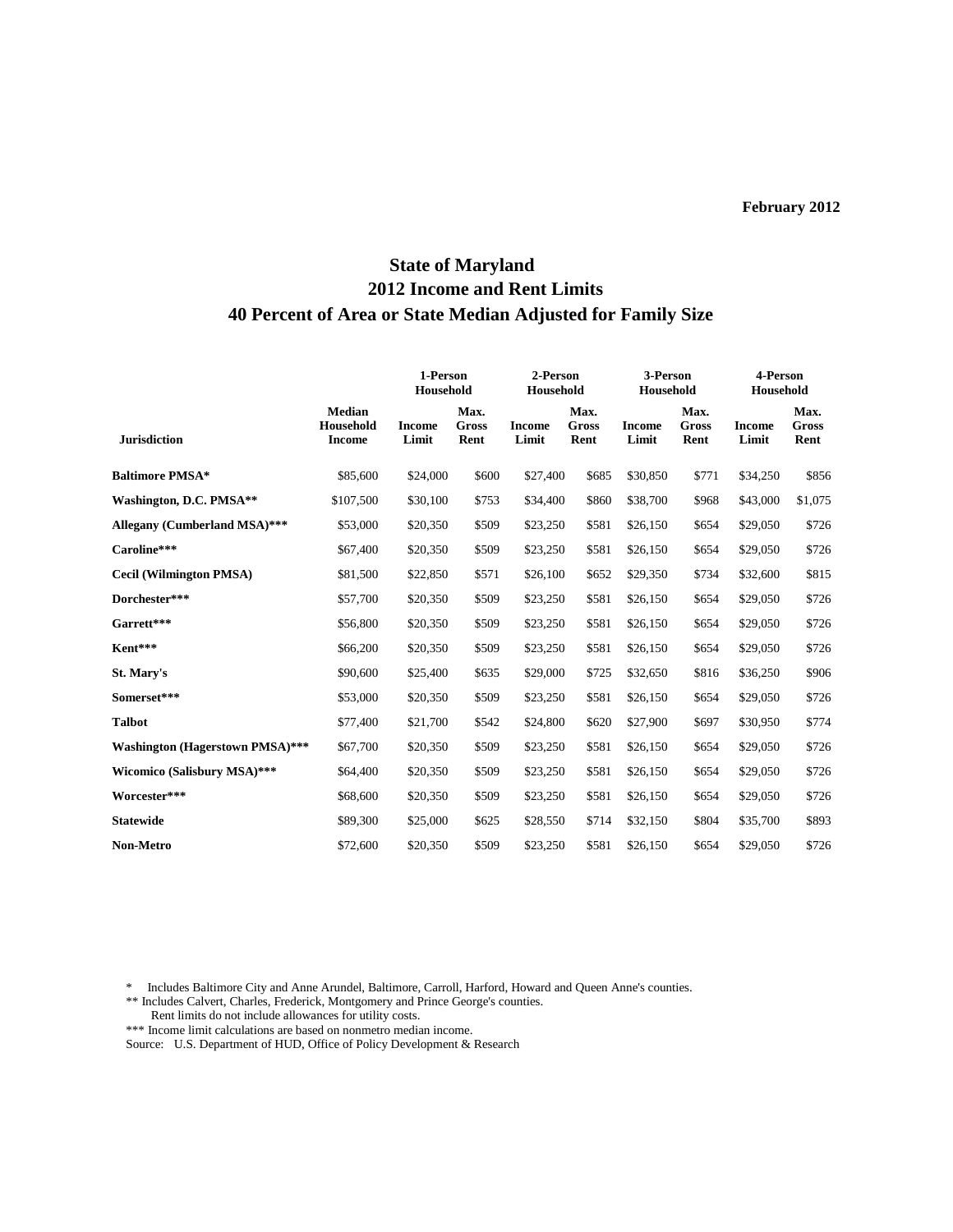# **State of Maryland 2012 Income and Rent Limits 40 Percent of Area or State Median Adjusted for Family Size**

|                                        |                                             | 5-Person<br>Household  |                              | 6-Person<br>Household  |                              | 7-Person<br>Household  |                       | 8-Person<br>Household  |                              |
|----------------------------------------|---------------------------------------------|------------------------|------------------------------|------------------------|------------------------------|------------------------|-----------------------|------------------------|------------------------------|
| <b>Jurisdiction</b>                    | <b>Median</b><br>Household<br><b>Income</b> | <b>Income</b><br>Limit | Max.<br><b>Gross</b><br>Rent | <b>Income</b><br>Limit | Max.<br><b>Gross</b><br>Rent | <b>Income</b><br>Limit | Max.<br>Gross<br>Rent | <b>Income</b><br>Limit | Max.<br><b>Gross</b><br>Rent |
| <b>Baltimore PMSA*</b>                 | \$85,600                                    | \$37,000               | \$925                        | \$39,700               | \$993                        | \$42,500               | \$1,062               | \$45,200               | \$1,130                      |
| Washington, D.C. PMSA**                | \$107,500                                   | \$46,450               | \$1,161                      | \$49,900               | \$1,247                      | \$53,300               | \$1,333               | \$56,750               | \$1,419                      |
| Allegany (Cumberland MSA)***           | \$53,000                                    | \$31,400               | \$785                        | \$33,700               | \$843                        | \$36,050               | \$901                 | \$38,350               | \$959                        |
| Caroline***                            | \$67,400                                    | \$31,400               | \$785                        | \$33,700               | \$843                        | \$36,050               | \$901                 | \$38,350               | \$959                        |
| <b>Cecil (Wilmington PMSA)</b>         | \$81,500                                    | \$35,250               | \$881                        | \$37,850               | \$946                        | \$40,450               | \$1,011               | \$43,050               | \$1,076                      |
| Dorchester***                          | \$57,700                                    | \$31,400               | \$785                        | \$33,700               | \$843                        | \$36,050               | \$901                 | \$38,350               | \$959                        |
| Garrett***                             | \$56,800                                    | \$31,400               | \$785                        | \$33,700               | \$843                        | \$36,050               | \$901                 | \$38,350               | \$959                        |
| Kent***                                | \$66,200                                    | \$31,400               | \$785                        | \$33,700               | \$843                        | \$36,050               | \$901                 | \$38,350               | \$959                        |
| St. Mary's                             | \$90,600                                    | \$39,150               | \$979                        | \$42,050               | \$1,051                      | \$44,950               | \$1,124               | \$47,850               | \$1,196                      |
| Somerset***                            | \$53,000                                    | \$31,400               | \$785                        | \$33,700               | \$843                        | \$36,050               | \$901                 | \$38,350               | \$959                        |
| <b>Talbot</b>                          | \$77,400                                    | \$33,450               | \$836                        | \$35,900               | \$898                        | \$38,400               | \$960                 | \$40,900               | \$1,022                      |
| <b>Washington (Hagerstown PMSA)***</b> | \$67,700                                    | \$31,400               | \$785                        | \$33,700               | \$843                        | \$36,050               | \$901                 | \$38,350               | \$959                        |
| Wicomico (Salisbury MSA)***            | \$64,400                                    | \$31,400               | \$785                        | \$33,700               | \$843                        | \$36,050               | \$901                 | \$38,350               | \$959                        |
| Worcester***                           | \$68,600                                    | \$31,400               | \$785                        | \$33,700               | \$843                        | \$36,050               | \$901                 | \$38,350               | \$959                        |
| <b>Statewide</b>                       | \$89,300                                    | \$38,550               | \$964                        | \$41,450               | \$1,036                      | \$44,300               | \$1,107               | \$47,150               | \$1,179                      |
| <b>Non-Metro</b>                       | \$72,600                                    | \$31,400               | \$785                        | \$33,700               | \$843                        | \$36,050               | \$901                 | \$38,350               | \$959                        |

\* Includes Baltimore City and Anne Arundel, Baltimore, Carroll, Harford, Howard and Queen Anne's counties.

\*\* Includes Calvert, Charles, Frederick, Montgomery and Prince George's counties.

Rent limits do not include allowances for utility costs.

\*\*\* Income limit calculations are based on nonmetro median income.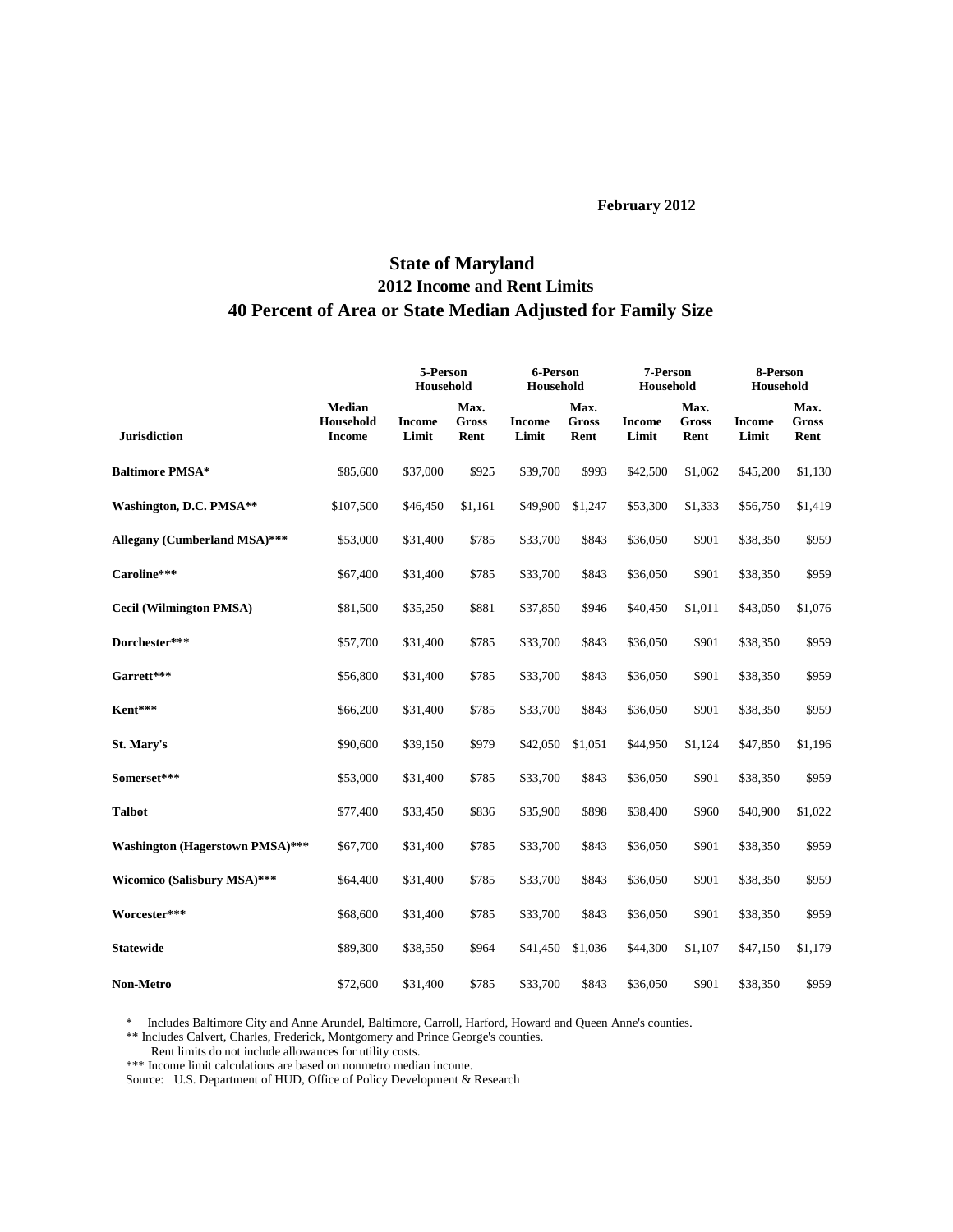# **State of Maryland 2012 Income and Rent Limits 50 Percent of Area or State Median Adjusted for Family Size**

|                                        |                                             | 1-Person<br>Household |                       | 2-Person<br>Household  |                       | 3-Person<br>Household  |                       | 4-Person<br>Household  |                              |
|----------------------------------------|---------------------------------------------|-----------------------|-----------------------|------------------------|-----------------------|------------------------|-----------------------|------------------------|------------------------------|
| <b>Jurisdiction</b>                    | <b>Median</b><br>Household<br><b>Income</b> | Income<br>Limit       | Max.<br>Gross<br>Rent | <b>Income</b><br>Limit | Max.<br>Gross<br>Rent | <b>Income</b><br>Limit | Max.<br>Gross<br>Rent | <b>Income</b><br>Limit | Max.<br><b>Gross</b><br>Rent |
| <b>Baltimore PMSA*</b>                 | \$85,600                                    | \$30,000              | \$750                 | \$34,250               | \$856                 | \$38,550               | \$964                 | \$42,800               | \$1,070                      |
| Washington, D.C. PMSA**                | \$107,500                                   | \$37,650              | \$941                 | \$43,000               | \$1,075               | \$48,400               | \$1,210               | \$53,750               | \$1,344                      |
| Allegany (Cumberland MSA)***           | \$53,000                                    | \$25,450              | \$636                 | \$29,050               | \$726                 | \$32,700               | \$818                 | \$36,300               | \$908                        |
| Caroline***                            | \$67,400                                    | \$25,450              | \$636                 | \$29,050               | \$726                 | \$32,700               | \$818                 | \$36,300               | \$908                        |
| <b>Cecil (Wilmington PMSA)</b>         | \$81,500                                    | \$28,550              | \$714                 | \$32,600               | \$815                 | \$36,700               | \$918                 | \$40,750               | \$1,019                      |
| Dorchester***                          | \$57,700                                    | \$25,450              | \$636                 | \$29,050               | \$726                 | \$32,700               | \$818                 | \$36,300               | \$908                        |
| Garrett***                             | \$56,800                                    | \$25,450              | \$636                 | \$29,050               | \$726                 | \$32,700               | \$818                 | \$36,300               | \$908                        |
| Kent***                                | \$66,200                                    | \$25,450              | \$636                 | \$29,050               | \$726                 | \$32,700               | \$818                 | \$36,300               | \$908                        |
| St. Mary's                             | \$90,600                                    | \$31,750              | \$794                 | \$36,250               | \$906                 | \$40,800               | \$1,020               | \$45,300               | \$1,133                      |
| Somerset***                            | \$53,000                                    | \$25,450              | \$636                 | \$29,050               | \$726                 | \$32,700               | \$818                 | \$36,300               | \$908                        |
| <b>Talbot</b>                          | \$77,400                                    | \$27,100              | \$678                 | \$31,000               | \$775                 | \$34,850               | \$871                 | \$38,700               | \$968                        |
| <b>Washington (Hagerstown PMSA)***</b> | \$67,700                                    | \$25,450              | \$636                 | \$29,050               | \$726                 | \$32,700               | \$818                 | \$36,300               | \$908                        |
| Wicomico (Salisbury MSA)***            | \$64,400                                    | \$25,450              | \$636                 | \$29,050               | \$726                 | \$32,700               | \$818                 | \$36,300               | \$908                        |
| Worcester***                           | \$68,600                                    | \$25,450              | \$636                 | \$29,050               | \$726                 | \$32,700               | \$818                 | \$36,300               | \$908                        |
| <b>Statewide</b>                       | \$89,300                                    | \$31,250              | \$781                 | \$35,700               | \$893                 | \$40,200               | \$1,005               | \$44,650               | \$1,116                      |
| <b>Non-Metro</b>                       | \$72,600                                    | \$25,450              | \$636                 | \$29,050               | \$726                 | \$32,700               | \$818                 | \$36,300               | \$908                        |

\* Includes Baltimore City and Anne Arundel, Baltimore, Carroll, Harford, Howard and Queen Anne's counties.

\*\* Includes Calvert, Charles, Frederick, Montgomery and Prince George's counties. Rent limits do not include allowances for utility costs.

\*\*\* Income limit calculations are based on nonmetro median income.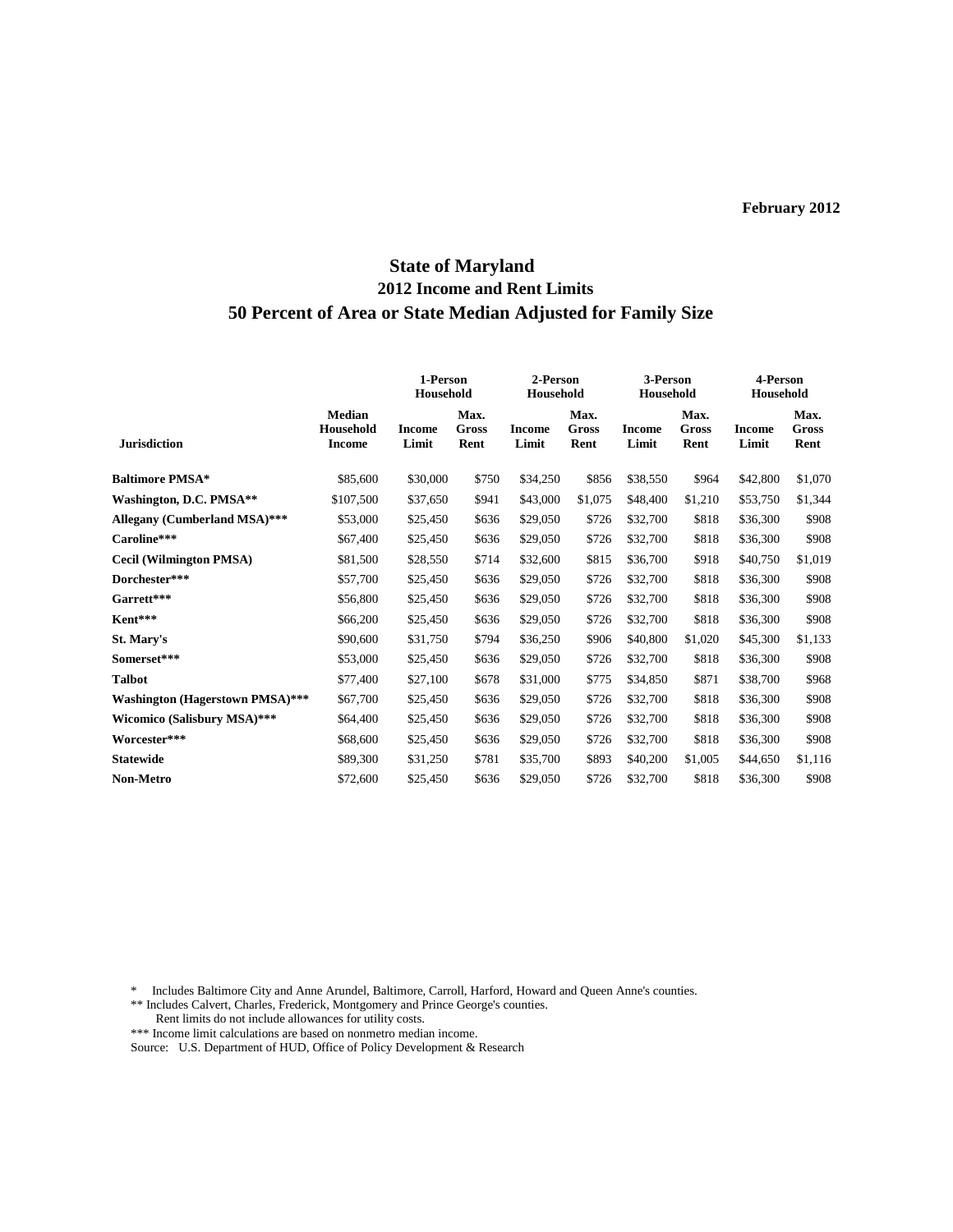# **State of Maryland 2012 Income and Rent Limits 50 Percent of Area or State Median Adjusted for Family Size**

|                                        |                                             |                        | 5-Person<br>Household        |                        | 6-Person<br>Household        |                        | 7-Person<br>Household        |                        | 8-Person<br>Household        |  |
|----------------------------------------|---------------------------------------------|------------------------|------------------------------|------------------------|------------------------------|------------------------|------------------------------|------------------------|------------------------------|--|
| <b>Jurisdiction</b>                    | <b>Median</b><br>Household<br><b>Income</b> | <b>Income</b><br>Limit | Max.<br><b>Gross</b><br>Rent | <b>Income</b><br>Limit | Max.<br><b>Gross</b><br>Rent | <b>Income</b><br>Limit | Max.<br><b>Gross</b><br>Rent | <b>Income</b><br>Limit | Max.<br><b>Gross</b><br>Rent |  |
| <b>Baltimore PMSA*</b>                 | \$85,600                                    | \$46,250               | \$1,156                      |                        | \$49,650 \$1,241             | \$53,100               | \$1,328                      | \$56,500               | \$1,413                      |  |
| Washington, D.C. PMSA**                | \$107,500                                   | \$58,050               | \$1,451                      |                        | \$62,350 \$1,559             | \$66,650               | \$1,666                      | \$70,950               | \$1,774                      |  |
| Allegany (Cumberland MSA)***           | \$53,000                                    | \$39,250               | \$981                        |                        | \$42,150 \$1,054             | \$45,050               | \$1,126                      | \$47,950               | \$1,199                      |  |
| Caroline***                            | \$67,400                                    | \$39,250               | \$981                        |                        | \$42,150 \$1,054             | \$45,050               | \$1,126                      | \$47,950               | \$1,199                      |  |
| <b>Cecil (Wilmington PMSA)</b>         | \$81,500                                    | \$44,050               | \$1,101                      |                        | \$47,300 \$1,183             | \$50,550               | \$1,264                      | \$53,800               | \$1,345                      |  |
| Dorchester***                          | \$57,700                                    | \$39,250               | \$981                        |                        | \$42,150 \$1,054             | \$45,050               | \$1,126                      | \$47,950               | \$1,199                      |  |
| Garrett***                             | \$56,800                                    | \$39,250               | \$981                        |                        | \$42,150 \$1,054             | \$45,050               | \$1,126                      | \$47,950               | \$1,199                      |  |
| Kent***                                | \$66,200                                    | \$39,250               | \$981                        |                        | \$42,150 \$1,054             | \$45,050               | \$1,126                      | \$47,950               | \$1,199                      |  |
| St. Mary's                             | \$90,600                                    | \$48,950               | \$1,224                      |                        | \$52,550 \$1,314             | \$56,200               | \$1,405                      | \$59,800               | \$1,495                      |  |
| Somerset***                            | \$53,000                                    | \$39,250               | \$981                        |                        | \$42,150 \$1,054             | \$45,050               | \$1,126                      | \$47,950               | \$1,199                      |  |
| <b>Talbot</b>                          | \$77,400                                    | \$41,800               | \$1,045                      |                        | \$44,900 \$1,123             | \$48,000               | \$1,200                      | \$51,100               | \$1,278                      |  |
| <b>Washington (Hagerstown PMSA)***</b> | \$67,700                                    | \$39,250               | \$981                        |                        | \$42,150 \$1,054             | \$45,050               | \$1,126                      | \$47,950               | \$1,199                      |  |
| Wicomico (Salisbury MSA)***            | \$64,400                                    | \$39,250               | \$981                        |                        | \$42,150 \$1,054             | \$45,050               | \$1,126                      | \$47,950               | \$1,199                      |  |
| Worcester***                           | \$68,600                                    | \$39,250               | \$981                        |                        | \$42,150 \$1,054             | \$45,050               | \$1,126                      | \$47,950               | \$1,199                      |  |
| <b>Statewide</b>                       | \$89,300                                    | \$48,200               | \$1,205                      |                        | \$51,800 \$1,295             | \$55,350               | \$1,384                      | \$58,950               | \$1,474                      |  |
| <b>Non-Metro</b>                       | \$72,600                                    | \$39,250               | \$981                        |                        | \$42,150 \$1,054             | \$45,050               | \$1,126                      | \$47,950               | \$1,199                      |  |

\* Includes Baltimore City and Anne Arundel, Baltimore, Carroll, Harford, Howard and Queen Anne's counties.

\*\* Includes Calvert, Charles, Frederick, Montgomery and Prince George's counties.

Rent limits do not include allowances for utility costs.

\*\*\* Income limit calculations are based on nonmetro median income.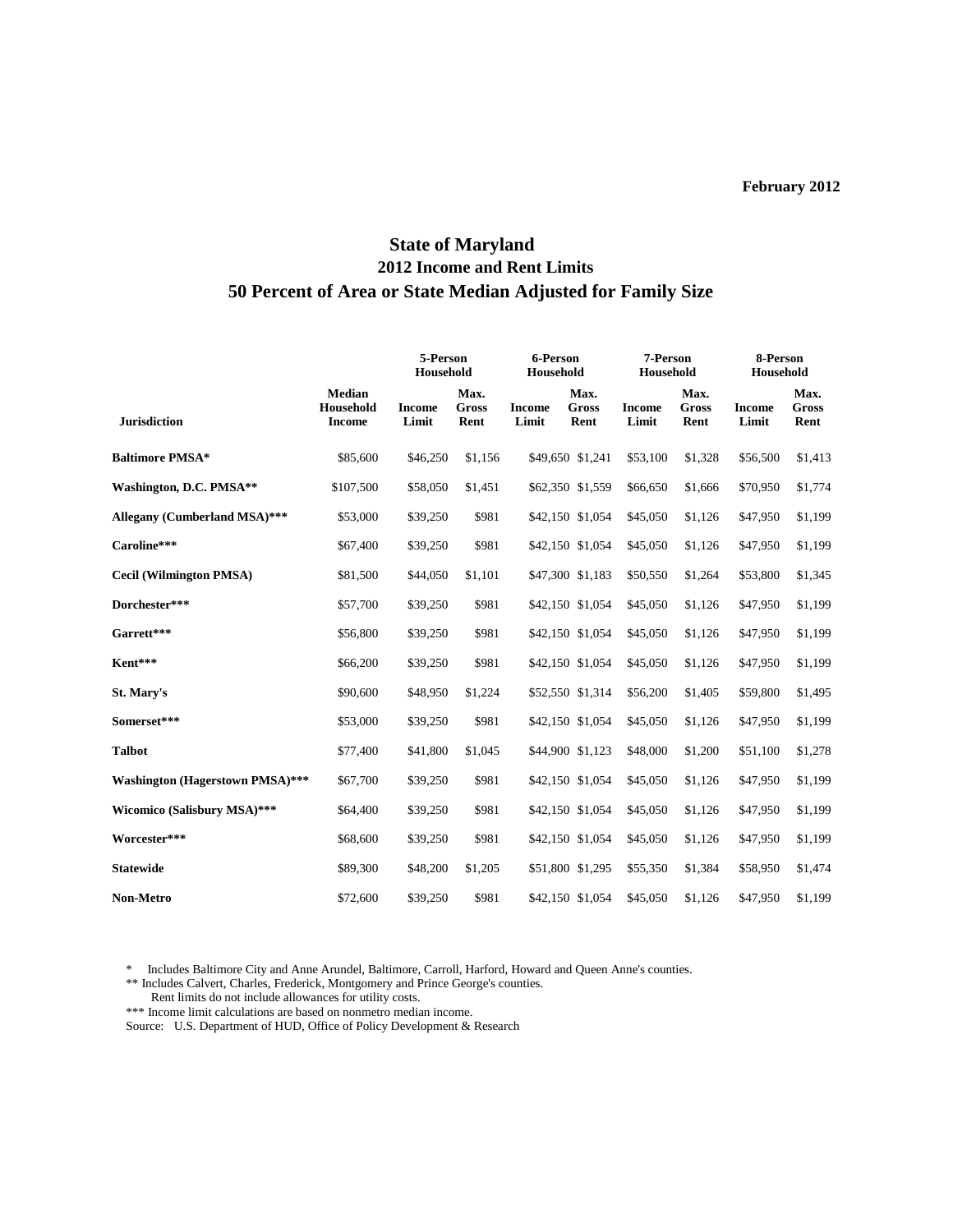## **State of Maryland 2012 Income and Rent Limits 55 Percent of Area or State Median Adjusted for Family Size**

|                                        |                                             | 1-Person<br>Household  |                       | 2-Person<br>Household  |                              | 3-Person<br>Household  |                              | 4-Person<br>Household  |                              |
|----------------------------------------|---------------------------------------------|------------------------|-----------------------|------------------------|------------------------------|------------------------|------------------------------|------------------------|------------------------------|
| <b>Jurisdiction</b>                    | <b>Median</b><br>Household<br><b>Income</b> | <b>Income</b><br>Limit | Max.<br>Gross<br>Rent | <b>Income</b><br>Limit | Max.<br><b>Gross</b><br>Rent | <b>Income</b><br>Limit | Max.<br><b>Gross</b><br>Rent | <b>Income</b><br>Limit | Max.<br><b>Gross</b><br>Rent |
| <b>Baltimore PMSA*</b>                 | \$85,600                                    | \$33,000               | \$825                 | \$37,700               | \$942                        | \$42,400               | \$1,060                      | \$47,100               | \$1,177                      |
| Washington, D.C. PMSA**                | \$107,500                                   | \$41,400               | \$1,035               | \$47,300               | \$1,183                      | \$53,250               | \$1,331                      | \$59,100               | \$1,478                      |
| Allegany (Cumberland MSA)***           | \$53,000                                    | \$28,000               | \$700                 | \$31,950               | \$799                        | \$35,950               | \$899                        | \$39,950               | \$998                        |
| Caroline***                            | \$67,400                                    | \$28,000               | \$700                 | \$31,950               | \$799                        | \$35,950               | \$899                        | \$39,950               | \$998                        |
| <b>Cecil (Wilmington PMSA)</b>         | \$81,500                                    | \$31,400               | \$785                 | \$35,850               | \$897                        | \$40,350               | \$1,009                      | \$44,800               | \$1,121                      |
| Dorchester***                          | \$57,700                                    | \$28,000               | \$700                 | \$31,950               | \$799                        | \$35,950               | \$899                        | \$39,950               | \$998                        |
| Garrett***                             | \$56,800                                    | \$28,000               | \$700                 | \$31,950               | \$799                        | \$35,950               | \$899                        | \$39,950               | \$998                        |
| Kent***                                | \$66,200                                    | \$28,000               | \$700                 | \$31,950               | \$799                        | \$35,950               | \$899                        | \$39,950               | \$998                        |
| St. Mary's                             | \$90,600                                    | \$34,900               | \$873                 | \$39,900               | \$997                        | \$44,900               | \$1,122                      | \$49,850               | \$1,246                      |
| Somerset***                            | \$53,000                                    | \$28,000               | \$700                 | \$31,950               | \$799                        | \$35,950               | \$899                        | \$39,950               | \$998                        |
| <b>Talbot</b>                          | \$77,400                                    | \$29,800               | \$745                 | \$34,100               | \$853                        | \$38,350               | \$958                        | \$42,550               | \$1,064                      |
| <b>Washington (Hagerstown PMSA)***</b> | \$67,700                                    | \$28,000               | \$700                 | \$31,950               | \$799                        | \$35,950               | \$899                        | \$39,950               | \$998                        |
| Wicomico (Salisbury MSA)***            | \$64,400                                    | \$28,000               | \$700                 | \$31,950               | \$799                        | \$35,950               | \$899                        | \$39,950               | \$998                        |
| Worcester***                           | \$68,600                                    | \$28,000               | \$700                 | \$31,950               | \$799                        | \$35,950               | \$899                        | \$39,950               | \$998                        |
| <b>Statewide</b>                       | \$89,300                                    | \$34,400               | \$859                 | \$39,250               | \$982                        | \$44,200               | \$1,106                      | \$49,100               | \$1,228                      |
| Non-Metro                              | \$72,600                                    | \$28,000               | \$700                 | \$31,950               | \$799                        | \$35,950               | \$899                        | \$39,950               | \$998                        |

\* Includes Baltimore City and Anne Arundel, Baltimore, Carroll, Harford, Howard and Queen Anne's counties.

\*\*\* Income limit calculations are based on nonmetro median income.

<sup>\*\*</sup> Includes Calvert, Charles, Frederick, Montgomery and Prince George's counties.

Rent limits do not include allowances for utility costs.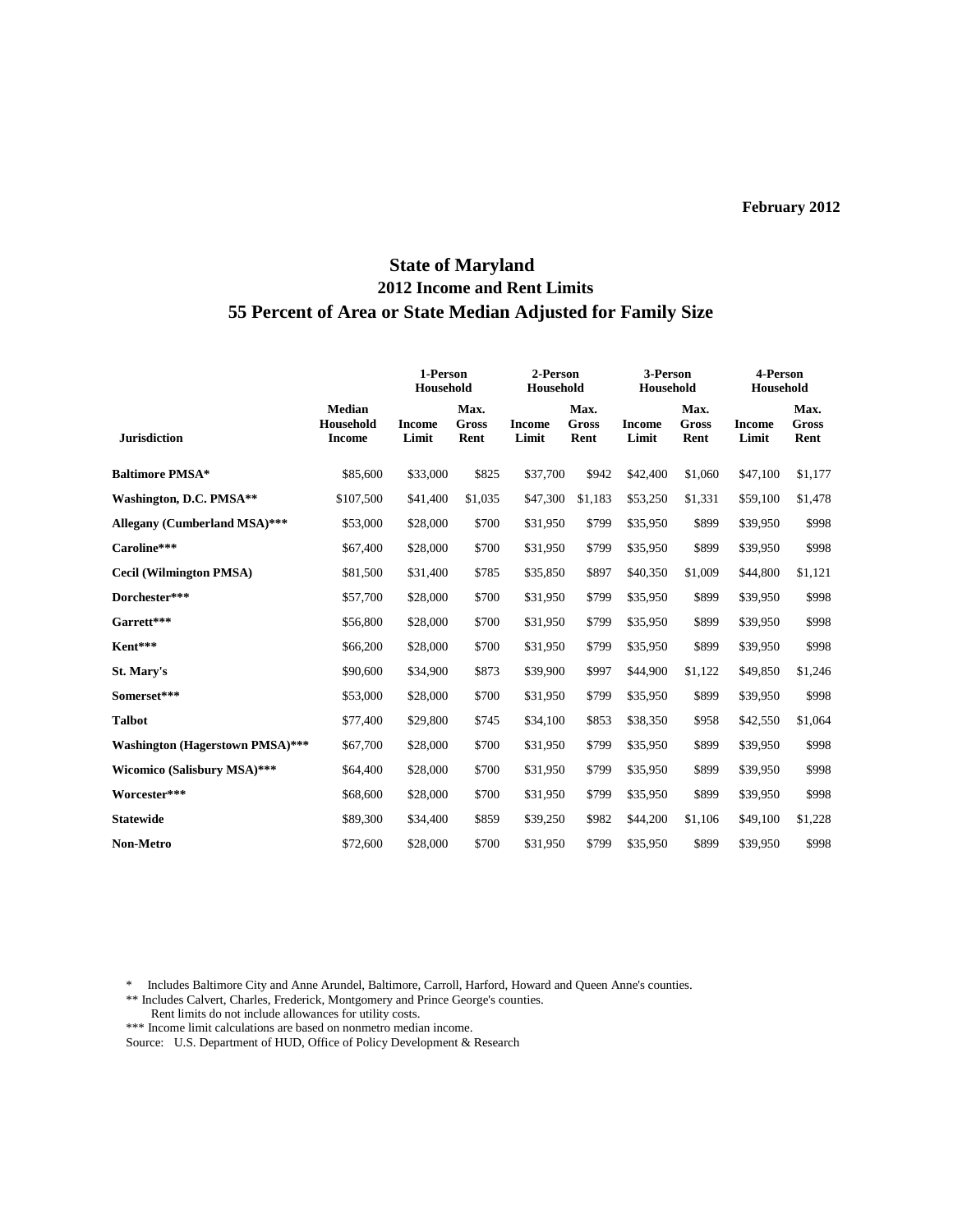## **State of Maryland 2012 Income and Rent Limits 55 Percent of Area or State Median Adjusted for Family Size**

|                                        |                                             | 5-Person<br>Household  |                       | 6-Person<br>Household  |                       | 7-Person<br>Household  |                       | 8-Person<br>Household  |                       |
|----------------------------------------|---------------------------------------------|------------------------|-----------------------|------------------------|-----------------------|------------------------|-----------------------|------------------------|-----------------------|
| <b>Jurisdiction</b>                    | <b>Median</b><br>Household<br><b>Income</b> | <b>Income</b><br>Limit | Max.<br>Gross<br>Rent | <b>Income</b><br>Limit | Max.<br>Gross<br>Rent | <b>Income</b><br>Limit | Max.<br>Gross<br>Rent | <b>Income</b><br>Limit | Max.<br>Gross<br>Rent |
| <b>Baltimore PMSA*</b>                 | \$85,600                                    | \$50,900               | \$1,272               | \$54,600               | \$1,365               | \$58,400               | \$1,460               | \$62,150               | \$1,554               |
| Washington, D.C. PMSA**                | \$107,500                                   | \$63,850               | \$1,596               | \$68,600               | \$1,715               | \$73,300               | \$1,833               | \$78,050               | \$1,951               |
| Allegany (Cumberland MSA)***           | \$53,000                                    | \$43,200               | \$1,079               | \$46,350               | \$1,159               | \$49,550               | \$1,239               | \$52,750               | \$1,319               |
| Caroline***                            | \$67,400                                    | \$43,200               | \$1,079               | \$46,350               | \$1,159               | \$49,550               | \$1,239               | \$52,750               | \$1,319               |
| <b>Cecil (Wilmington PMSA)</b>         | \$81,500                                    | \$48,450               | \$1,211               | \$52,050               | \$1,301               | \$55,600               | \$1,390               | \$59,200               | \$1,480               |
| Dorchester***                          | \$57,700                                    | \$43,200               | \$1,079               | \$46,350               | \$1,159               | \$49,550               | \$1,239               | \$52,750               | \$1,319               |
| Garrett***                             | \$56,800                                    | \$43,200               | \$1,079               | \$46,350               | \$1,159               | \$49,550               | \$1,239               | \$52,750               | \$1,319               |
| Kent***                                | \$66,200                                    | \$43,200               | \$1,079               | \$46,350               | \$1,159               | \$49,550               | \$1,239               | \$52,750               | \$1,319               |
| St. Mary's                             | \$90,600                                    | \$53,850               | \$1,346               | \$57,800               | \$1,445               | \$61,800               | \$1,546               | \$65,800               | \$1,645               |
| Somerset***                            | \$53,000                                    | \$43,200               | \$1,079               | \$46,350               | \$1,159               | \$49,550               | \$1,239               | \$52,750               | \$1,319               |
| <b>Talbot</b>                          | \$77,400                                    | \$46,000               | \$1,150               | \$49,400               | \$1,235               | \$52,800               | \$1,320               | \$56,200               | \$1,405               |
| <b>Washington (Hagerstown PMSA)***</b> | \$67,700                                    | \$43,200               | \$1,079               | \$46,350               | \$1,159               | \$49,550               | \$1,239               | \$52,750               | \$1,319               |
| Wicomico (Salisbury MSA)***            | \$64,400                                    | \$43,200               | \$1,079               | \$46,350               | \$1,159               | \$49,550               | \$1,239               | \$52,750               | \$1,319               |
| Worcester***                           | \$68,600                                    | \$43,200               | \$1,079               | \$46,350               | \$1,159               | \$49,550               | \$1,239               | \$52,750               | \$1,319               |
| <b>Statewide</b>                       | \$89,300                                    | \$53,000               | \$1,326               | \$57,000               | \$1,425               | \$60,900               | \$1,522               | \$64,850               | \$1,621               |
| Non-Metro                              | \$72,600                                    | \$43,200               | \$1,079               | \$46,350               | \$1,159               | \$49,550               | \$1,239               | \$52,750               | \$1,319               |

\* Includes Baltimore City and Anne Arundel, Baltimore, Carroll, Harford, Howard and Queen Anne's counties.

\*\* Includes Calvert, Charles, Frederick, Montgomery and Prince George's counties.

Rent limits do not include allowances for utility costs.

\*\*\* Income limit calculations are based on nonmetro median income.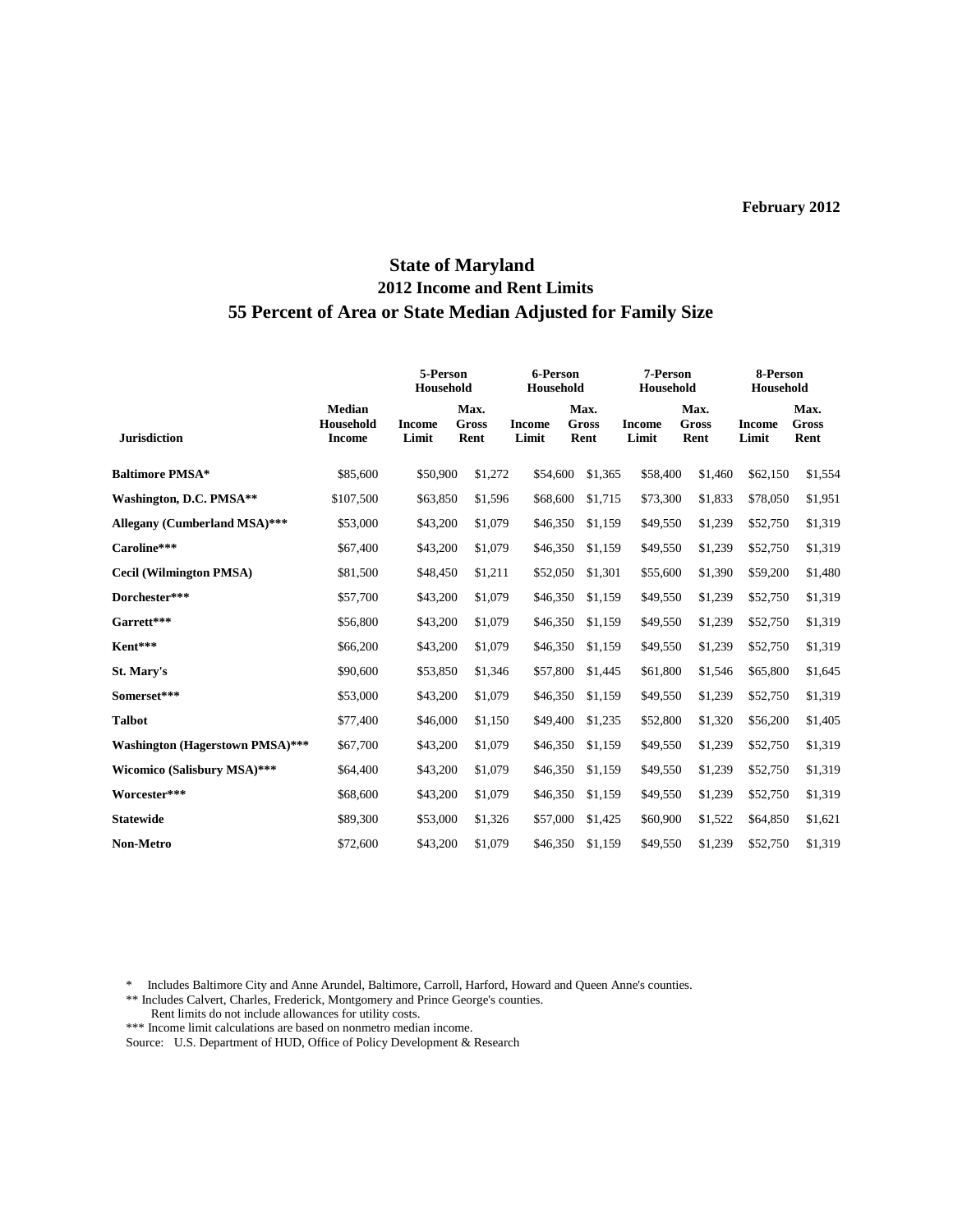## **State of Maryland 2012 Income and Rent Limits 60 Percent of Area or State Median Adjusted for Family Size**

|                                        |                                             | 1-Person<br>Household  |                       | 2-Person<br>Household  |                              | 3-Person<br>Household  |                       | 4-Person<br>Household  |                              |
|----------------------------------------|---------------------------------------------|------------------------|-----------------------|------------------------|------------------------------|------------------------|-----------------------|------------------------|------------------------------|
| <b>Jurisdiction</b>                    | <b>Median</b><br>Household<br><b>Income</b> | <b>Income</b><br>Limit | Max.<br>Gross<br>Rent | <b>Income</b><br>Limit | Max.<br><b>Gross</b><br>Rent | <b>Income</b><br>Limit | Max.<br>Gross<br>Rent | <b>Income</b><br>Limit | Max.<br><b>Gross</b><br>Rent |
| <b>Baltimore PMSA*</b>                 | \$85,600                                    | \$36,000               | \$900                 | \$41,100               | \$1,028                      | \$46,260               | \$1,157               | \$51,360               | \$1,284                      |
| Washington, D.C. PMSA**                | \$107,500                                   | \$45,180               | \$1,130               | \$51,600               | \$1,290                      | \$58,080               | \$1,452               | \$64,500               | \$1,613                      |
| Allegany (Cumberland MSA)***           | \$53,000                                    | \$30,540               | \$764                 | \$34,860               | \$872                        | \$39,240               | \$981                 | \$43,560               | \$1,089                      |
| Caroline***                            | \$67,400                                    | \$30,540               | \$764                 | \$34,860               | \$872                        | \$39,240               | \$981                 | \$43,560               | \$1,089                      |
| <b>Cecil (Wilmington PMSA)</b>         | \$81,500                                    | \$34,260               | \$857                 | \$39,120               | \$978                        | \$44,040               | \$1,101               | \$48,900               | \$1,223                      |
| Dorchester***                          | \$57,700                                    | \$30,540               | \$764                 | \$34,860               | \$872                        | \$39,240               | \$981                 | \$43,560               | \$1,089                      |
| Garrett***                             | \$56,800                                    | \$30,540               | \$764                 | \$34,860               | \$872                        | \$39,240               | \$981                 | \$43,560               | \$1,089                      |
| Kent***                                | \$66,200                                    | \$30,540               | \$764                 | \$34,860               | \$872                        | \$39,240               | \$981                 | \$43,560               | \$1,089                      |
| St. Marv's                             | \$90,600                                    | \$38,100               | \$953                 | \$43,500               | \$1,088                      | \$48,960               | \$1,224               | \$54,360               | \$1,359                      |
| Somerset***                            | \$53,000                                    | \$30,540               | \$764                 | \$34,860               | \$872                        | \$39,240               | \$981                 | \$43,560               | \$1,089                      |
| <b>Talbot</b>                          | \$77,400                                    | \$32,520               | \$813                 | \$37,200               | \$930                        | \$41,820               | \$1,046               | \$46,440               | \$1,161                      |
| <b>Washington (Hagerstown PMSA)***</b> | \$67,700                                    | \$30,540               | \$764                 | \$34,860               | \$872                        | \$39,240               | \$981                 | \$43,560               | \$1,089                      |
| <b>Wicomico (Salisbury MSA)***</b>     | \$64,400                                    | \$30,540               | \$764                 | \$34,860               | \$872                        | \$39,240               | \$981                 | \$43,560               | \$1,089                      |
| Worcester***                           | \$68,600                                    | \$30,540               | \$764                 | \$34,860               | \$872                        | \$39,240               | \$981                 | \$43,560               | \$1,089                      |
| <b>Statewide</b>                       | \$89,300                                    | \$37,500               | \$938                 | \$42,840               | \$1.071                      | \$48,240               | \$1,206               | \$53,580               | \$1,340                      |
| <b>Non-Metro</b>                       | \$72,600                                    | \$30,540               | \$764                 | \$34,860               | \$872                        | \$39,240               | \$981                 | \$43,560               | \$1,089                      |

\* Includes Baltimore City and Anne Arundel, Baltimore, Carroll, Harford, Howard and Queen Anne's counties.<br>\*\* Includes Calvert. Charles. Frederick. Montgomery and Prince George's counties.

Includes Calvert, Charles, Frederick, Montgomery and Prince George's counties.

Rent limits do not include allowances for utility costs.

\*\*\* Income limit calculations are based on nonmetro median income.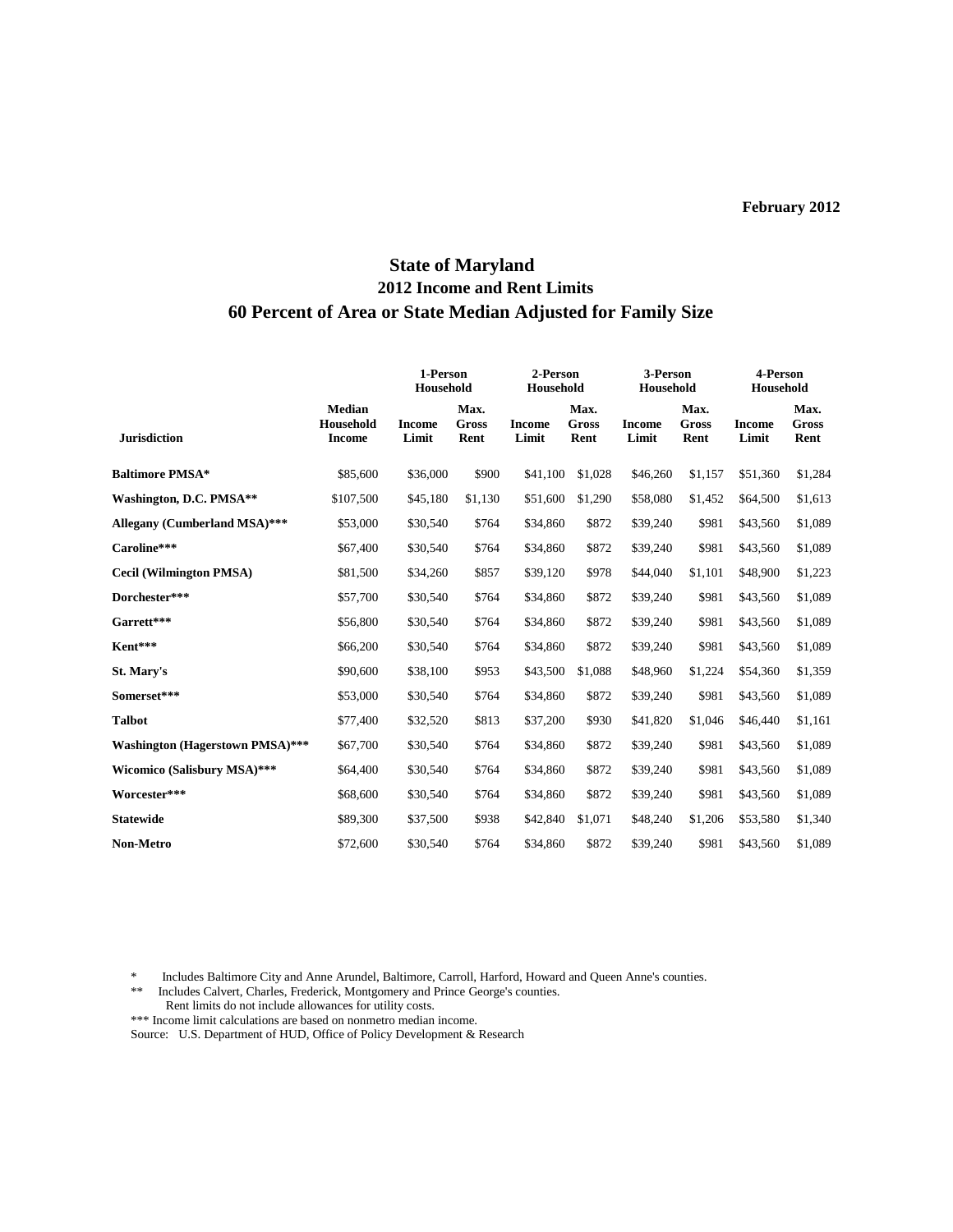# **State of Maryland 2012 Income and Rent Limits 60 Percent of Area or State Median Adjusted for Family Size**

|                                        |                                             | 5-Person<br>Household  |                       | 6-Person<br>Household  |                       | 7-Person<br>Household  |                       | 8-Person<br>Household  |                              |
|----------------------------------------|---------------------------------------------|------------------------|-----------------------|------------------------|-----------------------|------------------------|-----------------------|------------------------|------------------------------|
| <b>Jurisdiction</b>                    | <b>Median</b><br>Household<br><b>Income</b> | <b>Income</b><br>Limit | Max.<br>Gross<br>Rent | <b>Income</b><br>Limit | Max.<br>Gross<br>Rent | <b>Income</b><br>Limit | Max.<br>Gross<br>Rent | <b>Income</b><br>Limit | Max.<br><b>Gross</b><br>Rent |
| <b>Baltimore PMSA*</b>                 | \$85,600                                    | \$55,500               | \$1,388               | \$59,580               | \$1,490               | \$63,720               | \$1,593               | \$67,800               | \$1,695                      |
| Washington, D.C. PMSA**                | \$107,500                                   | \$69,660               | \$1,742               | \$74,820               | \$1,871               | \$79,980               | \$2,000               | \$85,140               | \$2,129                      |
| Allegany (Cumberland MSA)***           | \$53,000                                    | \$47,100               | \$1,178               | \$50,580               | \$1,265               | \$54,060               | \$1,352               | \$57,540               | \$1,439                      |
| Caroline***                            | \$67,400                                    | \$47,100               | \$1,178               | \$50,580               | \$1,265               | \$54,060               | \$1,352               | \$57,540               | \$1,439                      |
| <b>Cecil (Wilmington PMSA)</b>         | \$81,500                                    | \$52,860               | \$1,322               | \$56,760               | \$1,419               | \$60,660               | \$1,517               | \$64,560               | \$1,614                      |
| Dorchester***                          | \$57,700                                    | \$47,100               | \$1,178               | \$50,580               | \$1,265               | \$54,060               | \$1,352               | \$57,540               | \$1,439                      |
| Garrett***                             | \$56,800                                    | \$47,100               | \$1,178               | \$50,580               | \$1,265               | \$54,060               | \$1,352               | \$57,540               | \$1,439                      |
| Kent***                                | \$66,200                                    | \$47,100               | \$1,178               | \$50,580               | \$1,265               | \$54,060               | \$1,352               | \$57,540               | \$1,439                      |
| St. Mary's                             | \$90,600                                    | \$58,740               | \$1,469               | \$63,060               | \$1,577               | \$67,440               | \$1,686               | \$71,760               | \$1,794                      |
| Somerset***                            | \$53,000                                    | \$47,100               | \$1,178               | \$50,580               | \$1,265               | \$54,060               | \$1,352               | \$57,540               | \$1,439                      |
| <b>Talbot</b>                          | \$77,400                                    | \$50,160               | \$1,254               | \$53,880               | \$1,347               | \$57,600               | \$1,440               | \$61,320               | \$1,533                      |
| <b>Washington (Hagerstown PMSA)***</b> | \$67,700                                    | \$47,100               | \$1,178               | \$50,580               | \$1,265               | \$54,060               | \$1,352               | \$57,540               | \$1,439                      |
| Wicomico (Salisbury MSA)***            | \$64,400                                    | \$47,100               | \$1,178               | \$50,580               | \$1,265               | \$54,060               | \$1,352               | \$57,540               | \$1,439                      |
| Worcester***                           | \$68,600                                    | \$47,100               | \$1,178               | \$50,580               | \$1,265               | \$54,060               | \$1,352               | \$57,540               | \$1,439                      |
| <b>Statewide</b>                       | \$89,300                                    | \$57,840               | \$1,446               | \$62,160               | \$1,554               | \$66,420               | \$1,661               | \$70,740               | \$1,769                      |
| <b>Non-Metro</b>                       | \$72,600                                    | \$47,100               | \$1,178               | \$50,580               | \$1,265               | \$54,060               | \$1,352               | \$57,540               | \$1,439                      |

\* Includes Baltimore City and Anne Arundel, Baltimore, Carroll, Harford, Howard and Queen Anne's counties.

- \*\* Includes Calvert, Charles, Frederick, Montgomery and Prince George's counties.
- Rent limits do not include allowances for utility costs.

\*\*\* Income limit calculations are based on nonmetro median income.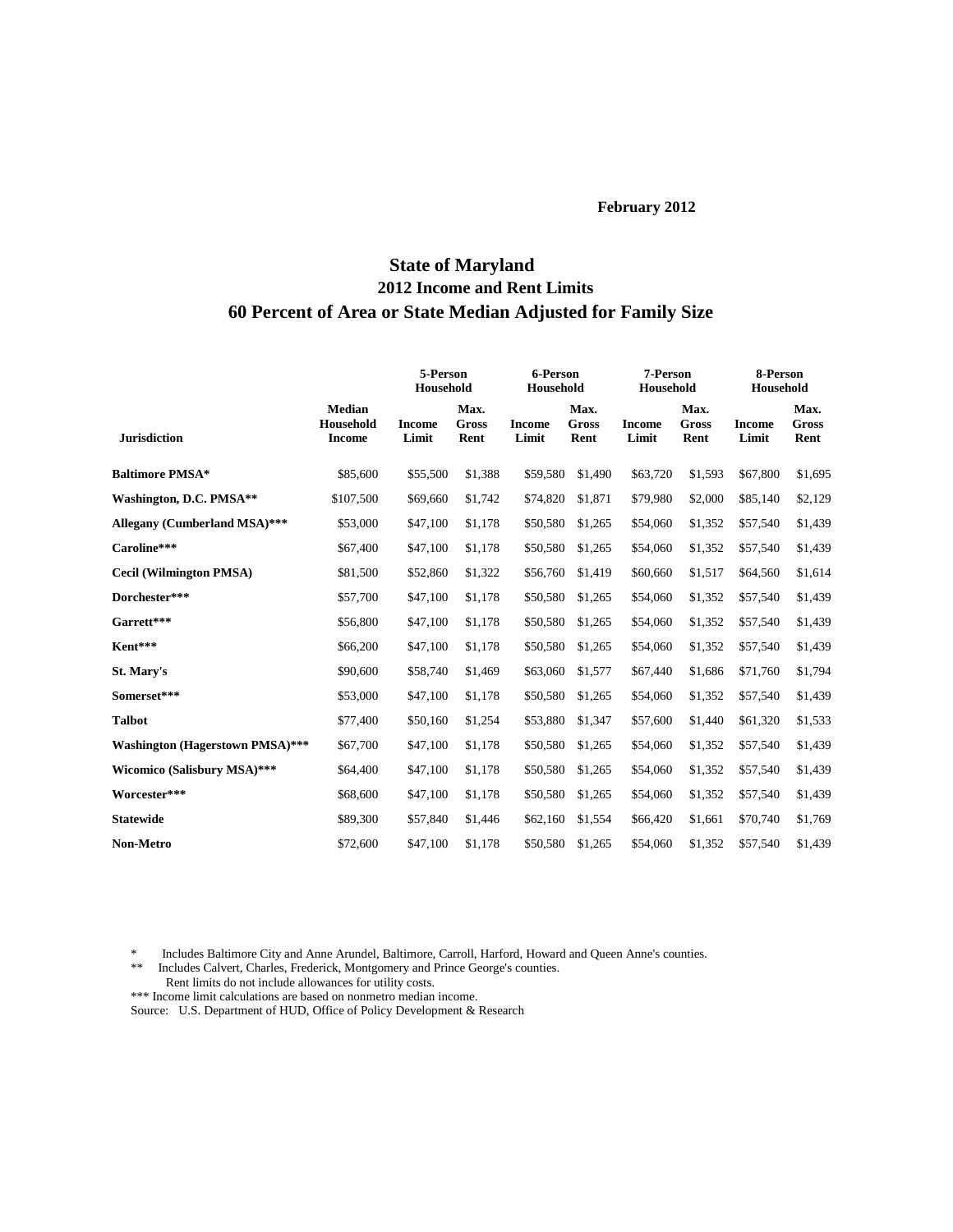# **State of Maryland 2012 Income and Rent Limits 65 Percent of Area or State Median Adjusted for Family Size**

|                                        |                                             | 1-Person<br>Household  |                              | 2-Person<br>Household  |                              | 3-Person<br>Household  |                              | 4-Person<br>Household  |                              |
|----------------------------------------|---------------------------------------------|------------------------|------------------------------|------------------------|------------------------------|------------------------|------------------------------|------------------------|------------------------------|
| <b>Jurisdiction</b>                    | <b>Median</b><br>Household<br><b>Income</b> | <b>Income</b><br>Limit | Max.<br><b>Gross</b><br>Rent | <b>Income</b><br>Limit | Max.<br><b>Gross</b><br>Rent | <b>Income</b><br>Limit | Max.<br><b>Gross</b><br>Rent | <b>Income</b><br>Limit | Max.<br><b>Gross</b><br>Rent |
| <b>Baltimore PMSA*</b>                 | \$85,600                                    | \$39,000               | \$975                        | \$44,500               | \$1,113                      | \$50,100               | \$1,253                      | \$55,650               | \$1,391                      |
| Washington, D.C. PMSA**                | \$107,500                                   | \$48,950               | \$1,224                      | \$55,900               | \$1,397                      | \$62,900               | \$1,573                      | \$69,900               | \$1,747                      |
| <b>Allegany (Cumberland MSA)***</b>    | \$53,000                                    | \$33,100               | \$827                        | \$37,750               | \$944                        | \$42,500               | \$1,063                      | \$47,200               | \$1,180                      |
| Caroline***                            | \$67,400                                    | \$33,100               | \$827                        | \$37,750               | \$944                        | \$42,500               | \$1,063                      | \$47,200               | \$1,180                      |
| <b>Cecil (Wilmington PMSA)</b>         | \$81,500                                    | \$37,100               | \$928                        | \$42,400               | \$1,060                      | \$47,700               | \$1,193                      | \$53,000               | \$1,324                      |
| Dorchester***                          | \$57,700                                    | \$33,100               | \$827                        | \$37,750               | \$944                        | \$42,500               | \$1,063                      | \$47,200               | \$1,180                      |
| Garrett***                             | \$56,800                                    | \$33,100               | \$827                        | \$37,750               | \$944                        | \$42,500               | \$1,063                      | \$47,200               | \$1,180                      |
| Kent***                                | \$66,200                                    | \$33,100               | \$827                        | \$37,750               | \$944                        | \$42,500               | \$1,063                      | \$47,200               | \$1,180                      |
| St. Mary's                             | \$90,600                                    | \$41,300               | \$1,032                      | \$47,100               | \$1,178                      | \$53,050               | \$1,326                      | \$58,900               | \$1,472                      |
| Somerset***                            | \$53,000                                    | \$33,100               | \$827                        | \$37,750               | \$944                        | \$42,500               | \$1,063                      | \$47,200               | \$1,180                      |
| <b>Talbot</b>                          | \$77,400                                    | \$35,250               | \$881                        | \$40,300               | \$1,008                      | \$45,300               | \$1,133                      | \$50,300               | \$1,258                      |
| <b>Washington (Hagerstown PMSA)***</b> | \$67,700                                    | \$33,100               | \$827                        | \$37,750               | \$944                        | \$42,500               | \$1,063                      | \$47,200               | \$1,180                      |
| Wicomico (Salisbury MSA)***            | \$64,400                                    | \$33,100               | \$827                        | \$37,750               | \$944                        | \$42,500               | \$1,063                      | \$47,200               | \$1,180                      |
| Worcester***                           | \$68,600                                    | \$33,100               | \$827                        | \$37,750               | \$944                        | \$42,500               | \$1,063                      | \$47,200               | \$1,180                      |
| <b>Statewide</b>                       | \$89,300                                    | \$40,600               | \$1,016                      | \$46,400               | \$1,160                      | \$52,250               | \$1,307                      | \$58,050               | \$1,451                      |
| <b>Non-Metro</b>                       | \$72,600                                    | \$33,100               | \$827                        | \$37,750               | \$944                        | \$42,500               | \$1,063                      | \$47,200               | \$1,180                      |
|                                        |                                             |                        |                              |                        |                              |                        |                              |                        |                              |

\* Includes Baltimore City and Anne Arundel, Baltimore, Carroll, Harford, Howard and Queen Anne's counties.

\*\* Includes Calvert, Charles, Frederick, Montgomery and Prince George's counties. Rent limits do not include allowances for utility costs.

\*\*\* Income limit calculations are based on nonmetro median income.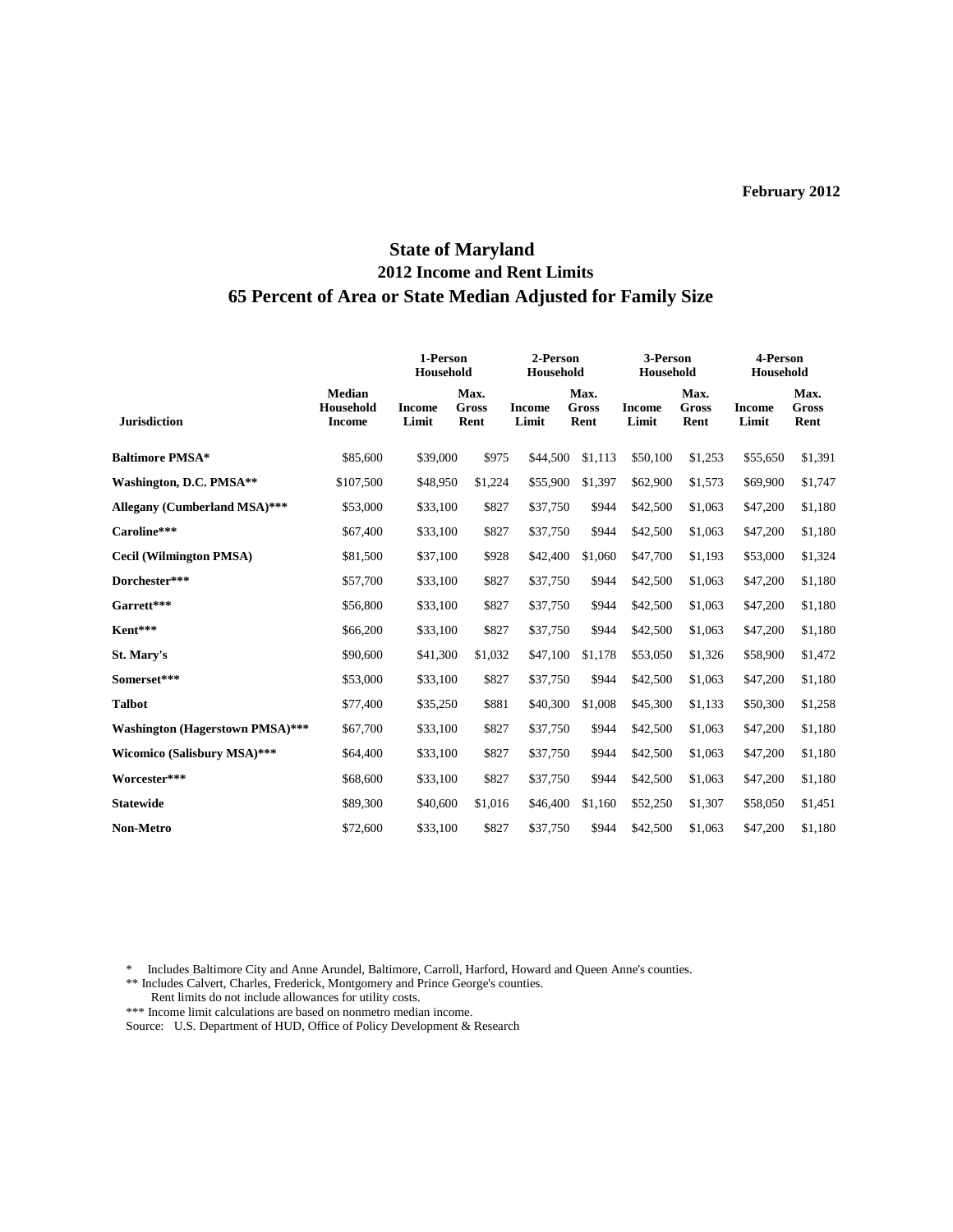# **State of Maryland 2012 Income and Rent Limits 65 Percent of Area or State Median Adjusted for Family Size**

|                                        |                                             | 5-Person<br>Household  |                       | 6-Person<br>Household  |                       | 7-Person<br>Household  |                       | 8-Person<br>Household  |                              |
|----------------------------------------|---------------------------------------------|------------------------|-----------------------|------------------------|-----------------------|------------------------|-----------------------|------------------------|------------------------------|
| <b>Jurisdiction</b>                    | <b>Median</b><br>Household<br><b>Income</b> | <b>Income</b><br>Limit | Max.<br>Gross<br>Rent | <b>Income</b><br>Limit | Max.<br>Gross<br>Rent | <b>Income</b><br>Limit | Max.<br>Gross<br>Rent | <b>Income</b><br>Limit | Max.<br><b>Gross</b><br>Rent |
| <b>Baltimore PMSA*</b>                 | \$85,600                                    | \$60,100               | \$1,503               | \$64,550               | \$1,614               | \$69,050               | \$1,726               | \$73,450               | \$1,836                      |
| Washington, D.C. PMSA**                | \$107,500                                   | \$75,450               | \$1,887               | \$81,050               | \$2,026               | \$86,650               | \$2,166               | \$92,250               | \$2,306                      |
| Allegany (Cumberland MSA)***           | \$53,000                                    | \$51,000               | \$1,276               | \$54,800               | \$1,370               | \$58,550               | \$1,464               | \$62,350               | \$1,558                      |
| Caroline***                            | \$67,400                                    | \$51,000               | \$1,276               | \$54,800               | \$1,370               | \$58,550               | \$1,464               | \$62,350               | \$1,558                      |
| <b>Cecil (Wilmington PMSA)</b>         | \$81,500                                    | \$57,250               | \$1,432               | \$61,500               | \$1,537               | \$65,700               | \$1,643               | \$69,950               | \$1,749                      |
| Dorchester***                          | \$57,700                                    | \$51,000               | \$1,276               | \$54,800               | \$1,370               | \$58,550               | \$1,464               | \$62,350               | \$1,558                      |
| Garrett***                             | \$56,800                                    | \$51,000               | \$1,276               | \$54,800               | \$1,370               | \$58,550               | \$1,464               | \$62,350               | \$1,558                      |
| Kent***                                | \$66,200                                    | \$51,000               | \$1,276               | \$54,800               | \$1,370               | \$58,550               | \$1,464               | \$62,350               | \$1,558                      |
| St. Mary's                             | \$90,600                                    | \$63,650               | \$1,591               | \$68,300               | \$1,708               | \$73,050               | \$1,827               | \$77,750               | \$1,944                      |
| Somerset***                            | \$53,000                                    | \$51,000               | \$1,276               | \$54,800               | \$1,370               | \$58,550               | \$1,464               | \$62,350               | \$1,558                      |
| <b>Talbot</b>                          | \$77,400                                    | \$54,350               | \$1,358               | \$58,350               | \$1,459               | \$62,400               | \$1,560               | \$66,450               | \$1,661                      |
| <b>Washington (Hagerstown PMSA)***</b> | \$67,700                                    | \$51,000               | \$1,276               | \$54,800               | \$1,370               | \$58,550               | \$1,464               | \$62,350               | \$1,558                      |
| Wicomico (Salisbury MSA)***            | \$64,400                                    | \$51,000               | \$1,276               | \$54,800               | \$1,370               | \$58,550               | \$1,464               | \$62,350               | \$1,558                      |
| Worcester***                           | \$68,600                                    | \$51,000               | \$1,276               | \$54,800               | \$1,370               | \$58,550               | \$1,464               | \$62,350               | \$1,558                      |
| <b>Statewide</b>                       | \$89,300                                    | \$62,650               | \$1,566               | \$67,350               | \$1,684               | \$71,950               | \$1,799               | \$76,650               | \$1,916                      |
| <b>Non-Metro</b>                       | \$72,600                                    | \$51,000               | \$1,276               | \$54,800               | \$1,370               | \$58,550               | \$1,464               | \$62,350               | \$1,558                      |
|                                        |                                             |                        |                       |                        |                       |                        |                       |                        |                              |

\* Includes Baltimore City and Anne Arundel, Baltimore, Carroll, Harford, Howard and Queen Anne's counties.

\*\* Includes Calvert, Charles, Frederick, Montgomery and Prince George's counties. Rent limits do not include allowances for utility costs.

\*\*\* Income limit calculations are based on nonmetro median income.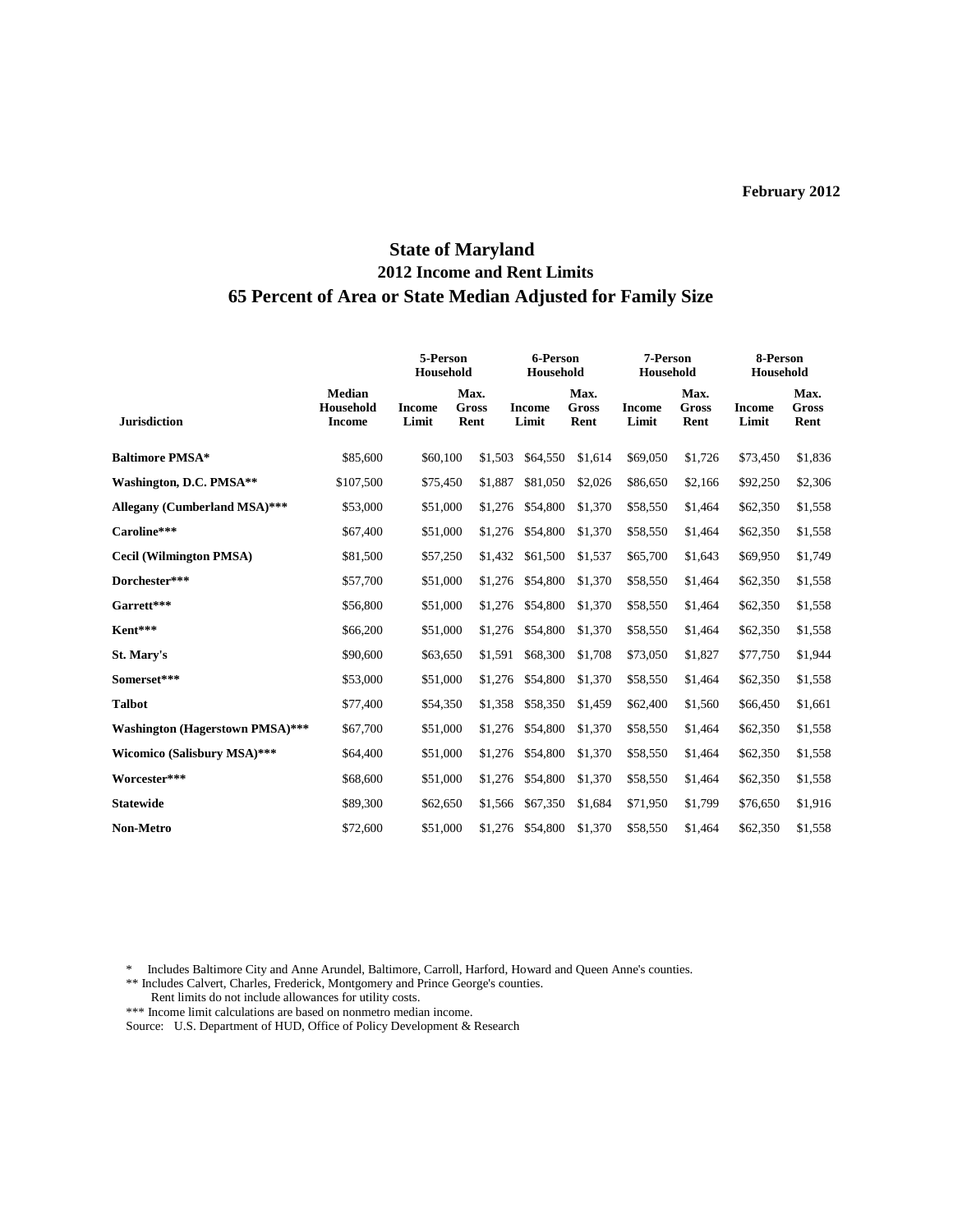## **State of Maryland 2012 Income and Rent Limits 70 Percent of Area or State Median Adjusted for Family Size**

| <b>Jurisdiction</b>                    |                                             | 1-Person<br>Household  |                       | 2-Person<br>Household  |                       | 3-Person<br>Household  |                              | 4-Person<br>Household  |                              |
|----------------------------------------|---------------------------------------------|------------------------|-----------------------|------------------------|-----------------------|------------------------|------------------------------|------------------------|------------------------------|
|                                        | <b>Median</b><br>Household<br><b>Income</b> | <b>Income</b><br>Limit | Max.<br>Gross<br>Rent | <b>Income</b><br>Limit | Max.<br>Gross<br>Rent | <b>Income</b><br>Limit | Max.<br><b>Gross</b><br>Rent | <b>Income</b><br>Limit | Max.<br><b>Gross</b><br>Rent |
| <b>Baltimore PMSA*</b>                 | \$85,600                                    | \$42,000               | \$1,050               | \$47,950               | \$1.199               | \$53,950               | \$1,349                      | \$59,900               | \$1,498                      |
| Washington, D.C. PMSA**                | \$107,500                                   | \$52,700               | \$1,318               | \$60,200               | \$1,505               | \$67,750               | \$1,694                      | \$75,250               | \$1,881                      |
| Allegany (Cumberland MSA)***           | \$53,000                                    | \$35,650               | \$891                 | \$40,650               | \$1,017               | \$45,800               | \$1,145                      | \$50,800               | \$1,271                      |
| Caroline***                            | \$67,400                                    | \$35,650               | \$891                 | \$40,650               | \$1,017               | \$45,800               | \$1,145                      | \$50,800               | \$1,271                      |
| <b>Cecil (Wilmington PMSA)</b>         | \$81,500                                    | \$39,950               | \$999                 | \$45,650               | \$1,141               | \$51,400               | \$1,285                      | \$57,050               | \$1,426                      |
| Dorchester***                          | \$57,700                                    | \$35,650               | \$891                 | \$40,650               | \$1,017               | \$45,800               | \$1,145                      | \$50,800               | \$1,271                      |
| Garrett***                             | \$56,800                                    | \$35,650               | \$891                 | \$40,650               | \$1,017               | \$45,800               | \$1,145                      | \$50,800               | \$1,271                      |
| Kent***                                | \$66,200                                    | \$35,650               | \$891                 | \$40,650               | \$1,017               | \$45,800               | \$1,145                      | \$50,800               | \$1,271                      |
| St. Mary's                             | \$90,600                                    | \$44,450               | \$1,111               | \$50,750               | \$1,269               | \$57,100               | \$1,428                      | \$63,400               | \$1,586                      |
| Somerset***                            | \$53,000                                    | \$35,650               | \$891                 | \$40,650               | \$1,017               | \$45,800               | \$1,145                      | \$50,800               | \$1,271                      |
| <b>Talbot</b>                          | \$77,400                                    | \$37,950               | \$949                 | \$43,400               | \$1,085               | \$48,800               | \$1,220                      | \$54,200               | \$1,355                      |
| <b>Washington (Hagerstown PMSA)***</b> | \$67,700                                    | \$35,650               | \$891                 | \$40,650               | \$1,017               | \$45,800               | \$1,145                      | \$50,800               | \$1,271                      |
| Wicomico (Salisbury MSA)***            | \$64,400                                    | \$35,650               | \$891                 | \$40,650               | \$1,017               | \$45,800               | \$1,145                      | \$50,800               | \$1,271                      |
| Worcester***                           | \$68,600                                    | \$35,650               | \$891                 | \$40,650               | \$1,017               | \$45,800               | \$1,145                      | \$50,800               | \$1,271                      |
| <b>Statewide</b>                       | \$89,300                                    | \$43,750               | \$1,094               | \$50,000               | \$1,250               | \$56,300               | \$1,407                      | \$62,500               | \$1,563                      |
| <b>Non-Metro</b>                       | \$72,600                                    | \$35,650               | \$891                 | \$40,650               | \$1,017               | \$45,800               | \$1,145                      | \$50,800               | \$1,271                      |

\* Includes Baltimore City and Anne Arundel, Baltimore, Carroll, Harford, Howard and Queen Anne's counties.

\*\* Includes Calvert, Charles, Frederick, Montgomery and Prince George's counties.

Rent limits do not include allowances for utility costs.

\*\*\* Income limit calculations are based on nonmetro median income.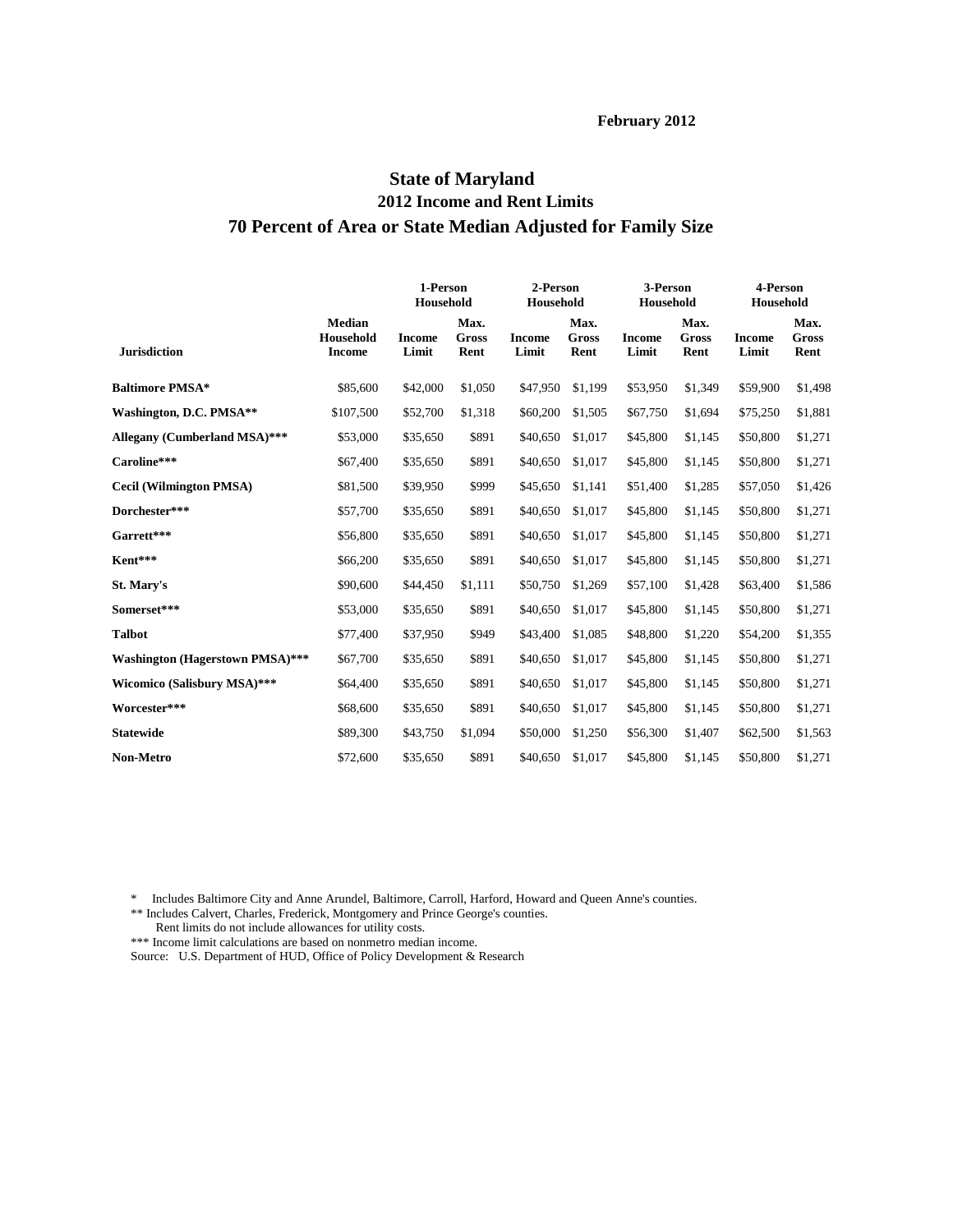# **State of Maryland 2012 Income and Rent Limits 70 Percent of Area or State Median Adjusted for Family Size**

|                                        |                                             | 5-Person<br>Household  |                              | 6-Person<br>Household  |                              | 7-Person<br>Household  |                              | 8-Person<br>Household  |                              |
|----------------------------------------|---------------------------------------------|------------------------|------------------------------|------------------------|------------------------------|------------------------|------------------------------|------------------------|------------------------------|
| <b>Jurisdiction</b>                    | <b>Median</b><br>Household<br><b>Income</b> | <b>Income</b><br>Limit | Max.<br><b>Gross</b><br>Rent | <b>Income</b><br>Limit | Max.<br><b>Gross</b><br>Rent | <b>Income</b><br>Limit | Max.<br><b>Gross</b><br>Rent | <b>Income</b><br>Limit | Max.<br><b>Gross</b><br>Rent |
| <b>Baltimore PMSA*</b>                 | \$85,600                                    | \$64,750               | \$1,619                      | \$69,500               | \$1,738                      | \$74,350               | \$1,859                      | \$79,100               | \$1,978                      |
| Washington, D.C. PMSA**                | \$107,500                                   | \$81,250               | \$2,032                      | \$87,300               | \$2,182                      | \$93,300               | \$2,333                      | \$99,350               | \$2,483                      |
| Allegany (Cumberland MSA)***           | \$53,000                                    | \$54,950               | \$1,374                      | \$59,000               | \$1,475                      | \$63,050               | \$1,577                      | \$67,150               | \$1,678                      |
| Caroline***                            | \$67,400                                    | \$54,950               | \$1,374                      | \$59,000               | \$1,475                      | \$63,050               | \$1,577                      | \$67,150               | \$1,678                      |
| <b>Cecil (Wilmington PMSA)</b>         | \$81,500                                    | \$61,650               | \$1,542                      | \$66,200               | \$1,656                      | \$70,750               | \$1,769                      | \$75,300               | \$1,883                      |
| Dorchester***                          | \$57,700                                    | \$54,950               | \$1,374                      | \$59,000               | \$1,475                      | \$63,050               | \$1,577                      | \$67,150               | \$1,678                      |
| Garrett***                             | \$56,800                                    | \$54,950               | \$1,374                      | \$59,000               | \$1,475                      | \$63,050               | \$1,577                      | \$67,150               | \$1,678                      |
| Kent***                                | \$66,200                                    | \$54,950               | \$1,374                      | \$59,000               | \$1,475                      | \$63,050               | \$1,577                      | \$67,150               | \$1,678                      |
| St. Mary's                             | \$90,600                                    | \$68,550               | \$1,713                      | \$73,550               | \$1,839                      | \$78,700               | \$1,967                      | \$83,700               | \$2,093                      |
| Somerset***                            | \$53,000                                    | \$54,950               | \$1,374                      | \$59,000               | \$1,475                      | \$63,050               | \$1,577                      | \$67,150               | \$1,678                      |
| <b>Talbot</b>                          | \$77,400                                    | \$58,500               | \$1,463                      | \$62,850               | \$1,572                      | \$67,200               | \$1,680                      | \$71,550               | \$1,789                      |
| <b>Washington (Hagerstown PMSA)***</b> | \$67,700                                    | \$54,950               | \$1,374                      | \$59,000               | \$1,475                      | \$63,050               | \$1,577                      | \$67,150               | \$1,678                      |
| <b>Wicomico (Salisbury MSA)***</b>     | \$64,400                                    | \$54,950               | \$1,374                      | \$59,000               | \$1,475                      | \$63,050               | \$1,577                      | \$67,150               | \$1,678                      |
| Worcester***                           | \$68,600                                    | \$54,950               | \$1,374                      | \$59,000               | \$1,475                      | \$63,050               | \$1,577                      | \$67,150               | \$1,678                      |
| <b>Statewide</b>                       | \$89,300                                    | \$67,500               | \$1,687                      | \$72,500               | \$1,813                      | \$77,500               | \$1,937                      | \$82,550               | \$2,063                      |
| Non-Metro                              | \$72,600                                    | \$54,950               | \$1,374                      | \$59,000               | \$1,475                      | \$63,050               | \$1,577                      | \$67,150               | \$1,678                      |

\* Includes Baltimore City and Anne Arundel, Baltimore, Carroll, Harford, Howard and Queen Anne's counties.

\*\* Includes Calvert, Charles, Frederick, Montgomery and Prince George's counties.

 Rent limits do not include allowances for utility costs. \*\*\* Income limit calculations are based on nonmetro median income.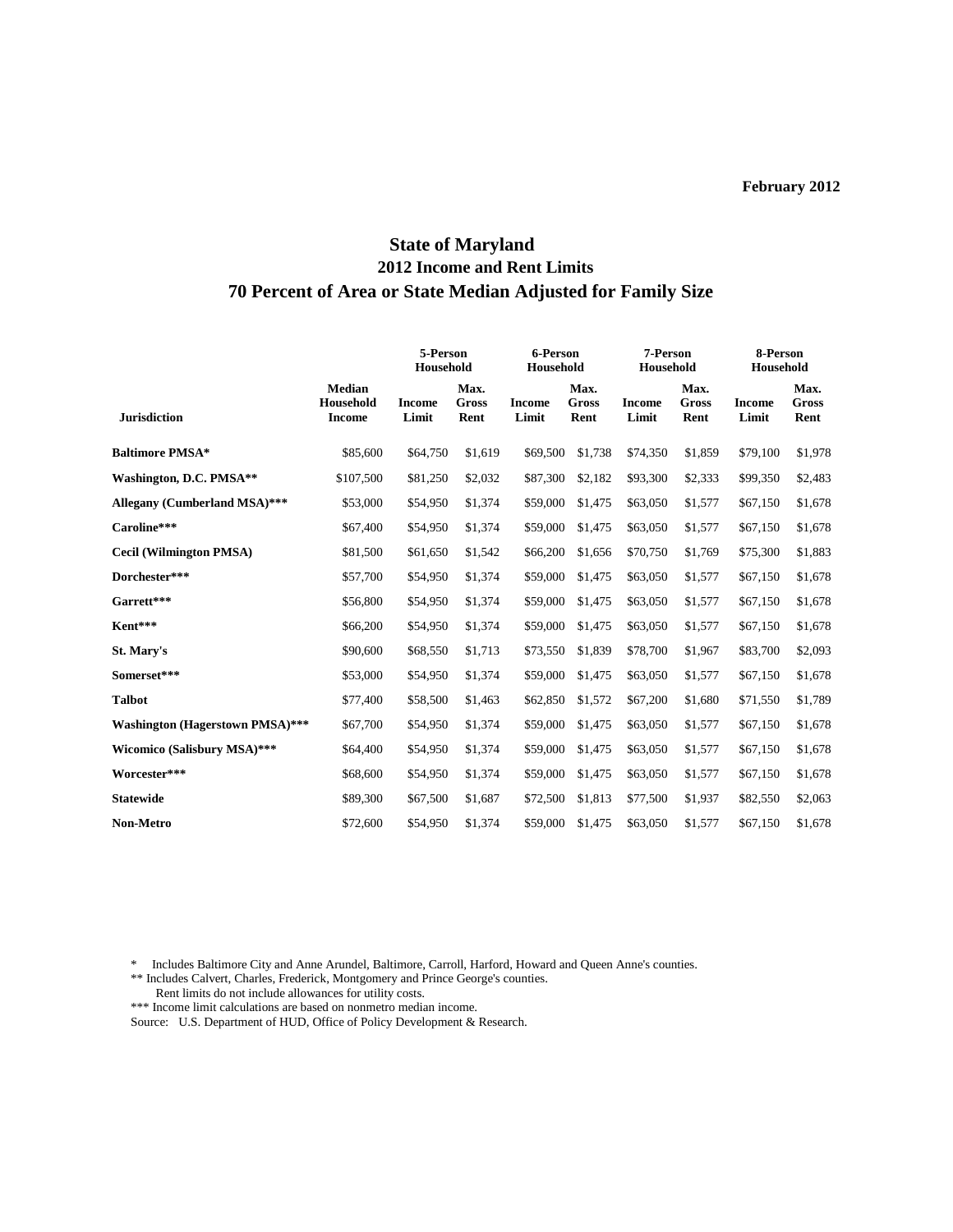# **State of Maryland 2012 Income and Rent Limits 80 Percent of Area or State Median Adjusted for Family Size**

|                                        |                                             | 1-Person<br>Household  |                       | 2-Person<br>Household  |                              | 3-Person<br>Household  |                       | 4-Person<br>Household  |                              |
|----------------------------------------|---------------------------------------------|------------------------|-----------------------|------------------------|------------------------------|------------------------|-----------------------|------------------------|------------------------------|
| <b>Jurisdiction</b>                    | <b>Median</b><br>Household<br><b>Income</b> | <b>Income</b><br>Limit | Max.<br>Gross<br>Rent | <b>Income</b><br>Limit | Max.<br><b>Gross</b><br>Rent | <b>Income</b><br>Limit | Max.<br>Gross<br>Rent | <b>Income</b><br>Limit | Max.<br><b>Gross</b><br>Rent |
| <b>Baltimore PMSA*</b>                 | \$85,600                                    | \$45,500               | \$1,138               | \$52,000               | \$1,300                      | \$58,500               | \$1,463               | \$65,000               | \$1,625                      |
| <b>Baltimore PMSA* State</b>           | \$84,500                                    | \$31,850               | \$796                 | \$41,600               | \$1,040                      | \$52,650               | \$1,316               | \$65,000               | \$1,625                      |
| Washington, D.C. PMSA**                | \$107,500                                   | \$49,200               | \$1,230               | \$56,200               | \$1,405                      | \$63,250               | \$1,581               | \$70,250               | \$1,756                      |
| Washington, D.C. PMSA**_State          | \$106,100                                   | \$34,440               | \$861                 | \$44,960               | \$1,124                      | \$56,925               | \$1,423               | \$70,250               | \$1,756                      |
| Allegany (Cumberland MSA)***           | \$53,000                                    | \$40,700               | \$1,018               | \$46,500               | \$1,163                      | \$52,300               | \$1,308               | \$58,100               | \$1,453                      |
| Caroline***                            | \$67,400                                    | \$40,700               | \$1,018               | \$46,500               | \$1,163                      | \$52,300               | \$1,308               | \$58,100               | \$1,453                      |
| <b>Cecil (Wilmington PMSA)</b>         | \$81,500                                    | \$45,500               | \$1,138               | \$52,000               | \$1,300                      | \$58,500               | \$1,463               | \$65,000               | \$1,625                      |
| Dorchester***                          | \$57,700                                    | \$40,700               | \$1,018               | \$46,500               | \$1,163                      | \$52,300               | \$1,308               | \$58,100               | \$1,453                      |
| Garrett***                             | \$56,800                                    | \$40,700               | \$1,018               | \$46,500               | \$1,163                      | \$52,300               | \$1,308               | \$58,100               | \$1,453                      |
| Kent***                                | \$66,200                                    | \$40,700               | \$1,018               | \$46,500               | \$1,163                      | \$52,300               | \$1,308               | \$58,100               | \$1,453                      |
| St. Mary's                             | \$90,600                                    | \$45,500               | \$1,138               | \$52,000               | \$1,300                      | \$58,500               | \$1,463               | \$65,000               | \$1,625                      |
| <b>Somerset (Salisbury MSA)</b>        | \$53,000                                    | \$40,700               | \$1,018               | \$46,500               | \$1,163                      | \$52,300               | \$1,308               | \$58,100               | \$1,453                      |
| <b>Talbot</b>                          | \$77,400                                    | \$43,350               | \$1,084               | \$49,550               | \$1,239                      | \$55,750               | \$1,394               | \$61,900               | \$1,548                      |
| <b>Washington (Hagerstown PMSA)***</b> | \$67,700                                    | \$40,700               | \$1,018               | \$46,500               | \$1,163                      | \$52,300               | \$1,308               | \$58,100               | \$1,453                      |
| <b>Wicomico (Salisbury MSA)***</b>     | \$64,400                                    | \$40,700               | \$1,018               | \$46,500               | \$1,163                      | \$52,300               | \$1,308               | \$58,100               | \$1,453                      |
| Worcester***                           | \$68,600                                    | \$40,700               | \$1,018               | \$46,500               | \$1,163                      | \$52,300               | \$1,308               | \$58,100               | \$1,453                      |
| <b>Statewide</b>                       | \$89,300                                    | \$45,500               | \$1,138               | \$52,000               | \$1,300                      | \$58,500               | \$1,463               | \$65,000               | \$1,625                      |
| <b>Non-Metro</b>                       | \$72,600                                    | \$40,700               | \$1,018               | \$46,500               | \$1,163                      | \$52,300               | \$1,308               | \$58,100               | \$1,453                      |

\* Includes Baltimore City and Anne Arundel, Baltimore, Carroll, Harford, Howard and Queen Anne's counties.

\*\* Includes Calvert, Charles, Frederick, Montgomery and Prince George's counties.

Rent limits do not include allowances for utility costs.

\*\*\* Income limit calculations are based on nonmetro median income.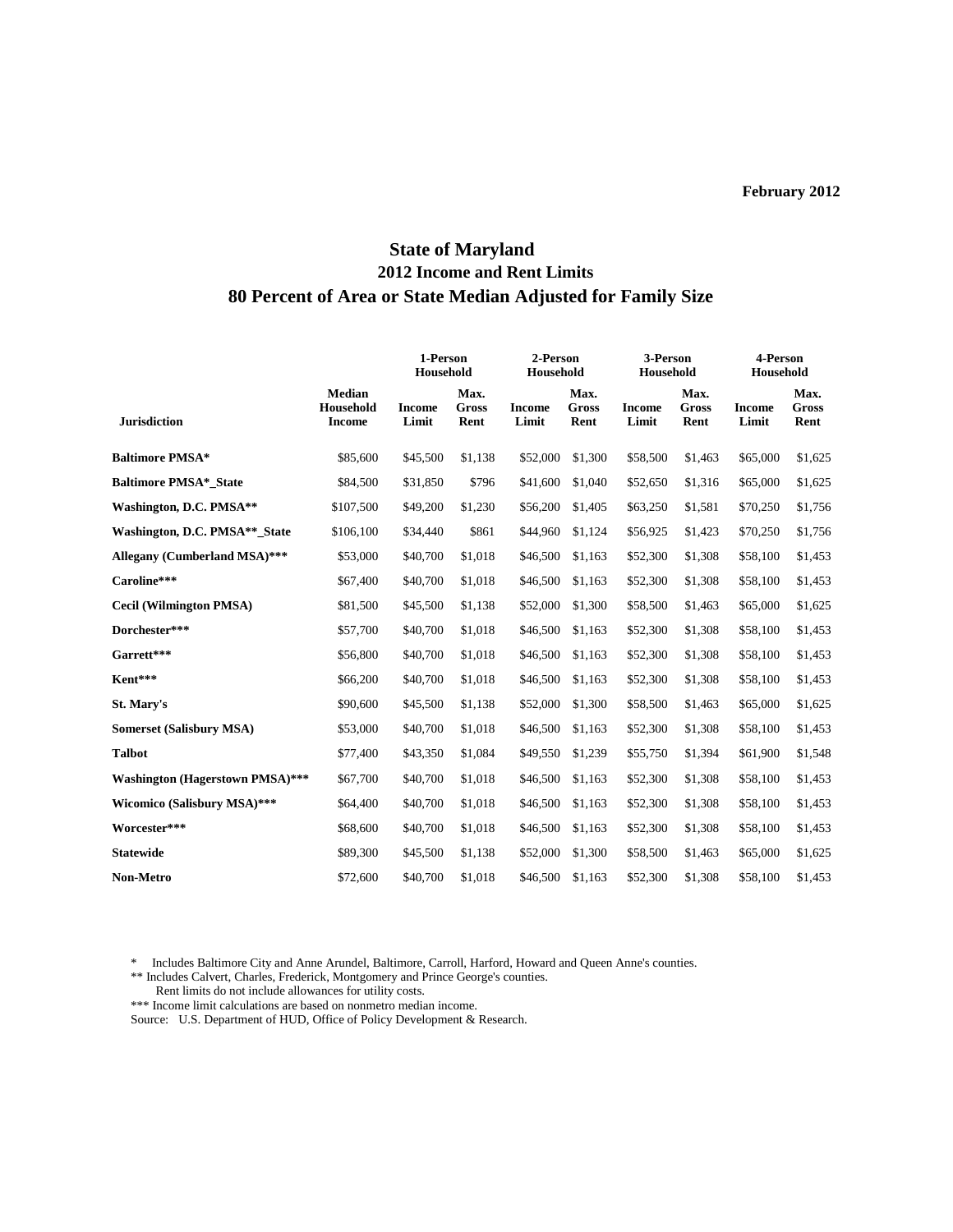# **State of Maryland 2012 Income and Rent Limits 80 Percent of Area or State Median Adjusted for Family Size**

|                                        |                                      | 5-Person<br>Household  |                       | 6-Person<br>Household  |                              | 7-Person<br>Household  |                       | 8-Person<br>Household  |                              |
|----------------------------------------|--------------------------------------|------------------------|-----------------------|------------------------|------------------------------|------------------------|-----------------------|------------------------|------------------------------|
| <b>Jurisdiction</b>                    | Median<br>Household<br><b>Income</b> | <b>Income</b><br>Limit | Max.<br>Gross<br>Rent | <b>Income</b><br>Limit | Max.<br><b>Gross</b><br>Rent | <b>Income</b><br>Limit | Max.<br>Gross<br>Rent | <b>Income</b><br>Limit | Max.<br><b>Gross</b><br>Rent |
| <b>Baltimore PMSA*</b>                 | \$85,600                             | \$70,200               | \$1,755               | \$75,400               | \$1,885                      | \$80,600               | \$2,015               | \$85,800 \$2,145       |                              |
| <b>Baltimore PMSA* State</b>           | \$84,500                             | \$75,816               | \$1,895               | \$87,464               | \$2,187                      | \$99,944               | \$2,499               | \$113,256 \$2,831      |                              |
| Washington, D.C. PMSA**                | \$107,500                            | \$75,900               | \$1,898               | \$81,500               | \$2,038                      | \$87,150               | \$2,179               | \$92,750 \$2,319       |                              |
| Washington, D.C. PMSA** State          | \$106,100                            | \$81,972               | \$2,049               | \$94,540               | \$2,364                      | \$108,066              | \$2,702               | \$122,430 \$3,061      |                              |
| Allegany (Cumberland MSA)***           | \$53,000                             | \$62,750               | \$1,569               | \$67,400               | \$1,685                      | \$72,050               | \$1,801               | \$76,700 \$1,918       |                              |
| Caroline***                            | \$67,400                             | \$62,750               | \$1,569               | \$67,400               | \$1,685                      | \$72,050               | \$1,801               | \$76,700 \$1,918       |                              |
| <b>Cecil (Wilmington PMSA)</b>         | \$81,500                             | \$70,200               | \$1,755               | \$75,400               | \$1,885                      | \$80,600               | \$2,015               | \$85,800 \$2,145       |                              |
| Dorchester***                          | \$57,700                             | \$62,750               | \$1,569               | \$67,400               | \$1,685                      | \$72,050               | \$1,801               | \$76,700 \$1,918       |                              |
| Garrett***                             | \$56,800                             | \$62,750               | \$1,569               | \$67,400               | \$1,685                      | \$72,050               | \$1,801               | \$76,700 \$1,918       |                              |
| Kent***                                | \$66,200                             | \$62,750               | \$1,569               | \$67,400               | \$1,685                      | \$72,050               | \$1,801               | \$76,700 \$1,918       |                              |
| St. Mary's                             | \$90,600                             | \$70,200               | \$1,755               | \$75,400               | \$1,885                      | \$80,600               | \$2,015               | \$85,800 \$2,145       |                              |
| <b>Somerset (Salisbury MSA)</b>        | \$53,000                             | \$62,750               | \$1,569               | \$67,400               | \$1,685                      | \$72,050               | \$1,801               | \$76,700 \$1,918       |                              |
| <b>Talbot</b>                          | \$77,400                             | \$66,900               | \$1,673               | \$71,850               | \$1,796                      | \$76,800               | \$1,920               | \$81,750 \$2,044       |                              |
| <b>Washington (Hagerstown PMSA)***</b> | \$67,700                             | \$62,750               | \$1,569               | \$67,400               | \$1,685                      | \$72,050               | \$1,801               |                        | \$76,700 \$1,918             |
| <b>Wicomico (Salisbury MSA)***</b>     | \$64,400                             | \$62,750               | \$1,569               | \$67,400               | \$1,685                      | \$72,050               | \$1,801               | \$76,700 \$1,918       |                              |
| Worcester***                           | \$68,600                             | \$62,750               | \$1,569               | \$67,400               | \$1,685                      | \$72,050               | \$1,801               | \$76,700 \$1,918       |                              |
| <b>Statewide</b>                       | \$89,300                             | \$70,200               | \$1,755               | \$75,400               | \$1,885                      | \$80,600               | \$2,015               | \$85,800 \$2,145       |                              |
| <b>Non-Metro</b>                       | \$72,600                             | \$62,750               | \$1,569               | \$67,400               | \$1,685                      | \$72,050               | \$1,801               |                        | \$76,700 \$1,918             |

\* Includes Baltimore City and Anne Arundel, Baltimore, Carroll, Harford, Howard and Queen Anne's counties.

\*\* Includes Calvert, Charles, Frederick, Montgomery and Prince George's counties.

Rent limits do not include allowances for utility costs.

\*\*\* Income limit calculations are based on nonmetro median income.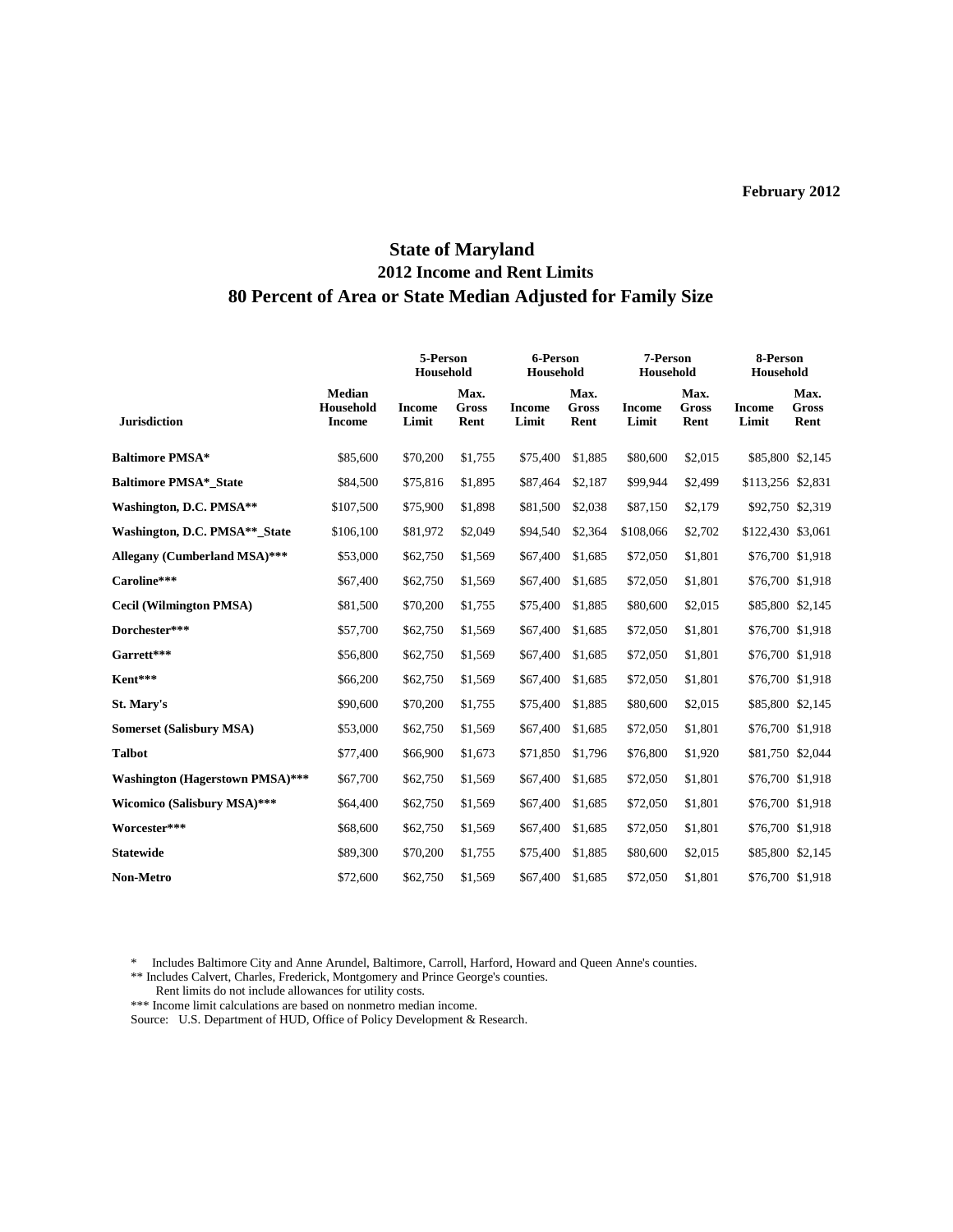# **State of Maryland 2012 Income and Rent Limits**

#### **85 Percent of Area or State Median Adjusted for Family Size**

|                                        |                                             | 1-Person<br>Household  |                       | 2-Person<br>Household  |                       | 3-Person<br>Household  |                       | 4-Person<br>Household  |                       |
|----------------------------------------|---------------------------------------------|------------------------|-----------------------|------------------------|-----------------------|------------------------|-----------------------|------------------------|-----------------------|
| <b>Jurisdiction</b>                    | <b>Median</b><br>Household<br><b>Income</b> | <b>Income</b><br>Limit | Max.<br>Gross<br>Rent | <b>Income</b><br>Limit | Max.<br>Gross<br>Rent | <b>Income</b><br>Limit | Max.<br>Gross<br>Rent | <b>Income</b><br>Limit | Max.<br>Gross<br>Rent |
| <b>Baltimore PMSA*</b>                 | \$85,600                                    | \$51,000               | \$1,275               | \$58,200               | \$1,456               | \$65,550               | \$1,638               | \$72,750               | \$1,819               |
| Washington, D.C. PMSA**                | \$107,500                                   | \$64,000               | \$1,600               | \$73,100               | \$1,828               | \$82,300               | \$2,057               | \$91,400               | \$2,284               |
| Allegany (Cumberland MSA)***           | \$53,000                                    | \$43,250               | \$1,082               | \$49,400               | \$1,235               | \$55,600               | \$1,390               | \$61,700               | \$1,543               |
| Caroline***                            | \$67,400                                    | \$43,250               | \$1,082               | \$49,400               | \$1,235               | \$55,600               | \$1,390               | \$61,700               | \$1,543               |
| <b>Cecil (Wilmington PMSA)</b>         | \$81,500                                    | \$48,550               | \$1,213               | \$55,400               | \$1,386               | \$62,400               | \$1,560               | \$69,300               | \$1,732               |
| Dorchester***                          | \$57,700                                    | \$43,250               | \$1,082               | \$49,400               | \$1,235               | \$55,600               | \$1,390               | \$61,700               | \$1,543               |
| Garrett***                             | \$56,800                                    | \$43,250               | \$1,082               | \$49,400               | \$1,235               | \$55,600               | \$1,390               | \$61,700               | \$1,543               |
| Kent***                                | \$66,200                                    | \$43,250               | \$1,082               | \$49,400               | \$1,235               | \$55,600               | \$1,390               | \$61,700               | \$1,543               |
| St. Mary's                             | \$90,600                                    | \$54,000               | \$1,349               | \$61,600               | \$1,541               | \$69,350               | \$1,734               | \$77,000               | \$1,925               |
| Somerset***                            | \$53,000                                    | \$43,250               | \$1,082               | \$49,400               | \$1,235               | \$55,600               | \$1,390               | \$61,700               | \$1,543               |
| <b>Talbot</b>                          | \$77,400                                    | \$46,050               | \$1,152               | \$52,700               | \$1,318               | \$59,250               | \$1,481               | \$65,800               | \$1,645               |
| <b>Washington (Hagerstown PMSA)***</b> | \$67,700                                    | \$43,250               | \$1,082               | \$49,400               | \$1,235               | \$55,600               | \$1,390               | \$61,700               | \$1,543               |
| Wicomico (Salisbury MSA)***            | \$64,400                                    | \$43,250               | \$1,082               | \$49,400               | \$1,235               | \$55,600               | \$1,390               | \$61,700               | \$1,543               |
| Worcester***                           | \$68,600                                    | \$43,250               | \$1,082               | \$49,400               | \$1,235               | \$55,600               | \$1,390               | \$61,700               | \$1,543               |
| <b>Statewide</b>                       | \$89,300                                    | \$53,100               | \$1,328               | \$60,700               | \$1,517               | \$68,350               | \$1,709               | \$75,900               | \$1,898               |
| <b>Non-Metro</b>                       | \$72,600                                    | \$43,250               | \$1,082               | \$49,400               | \$1,235               | \$55,600               | \$1,390               | \$61,700               | \$1,543               |

\* Includes Baltimore City and Anne Arundel, Baltimore, Carroll, Harford, Howard and Queen Anne's counties.

- \*\* Includes Calvert, Charles, Frederick, Montgomery and Prince George's counties.
- Rent limits do not include allowances for utility costs.

\*\*\* Income limit calculations are based on nonmetro median income.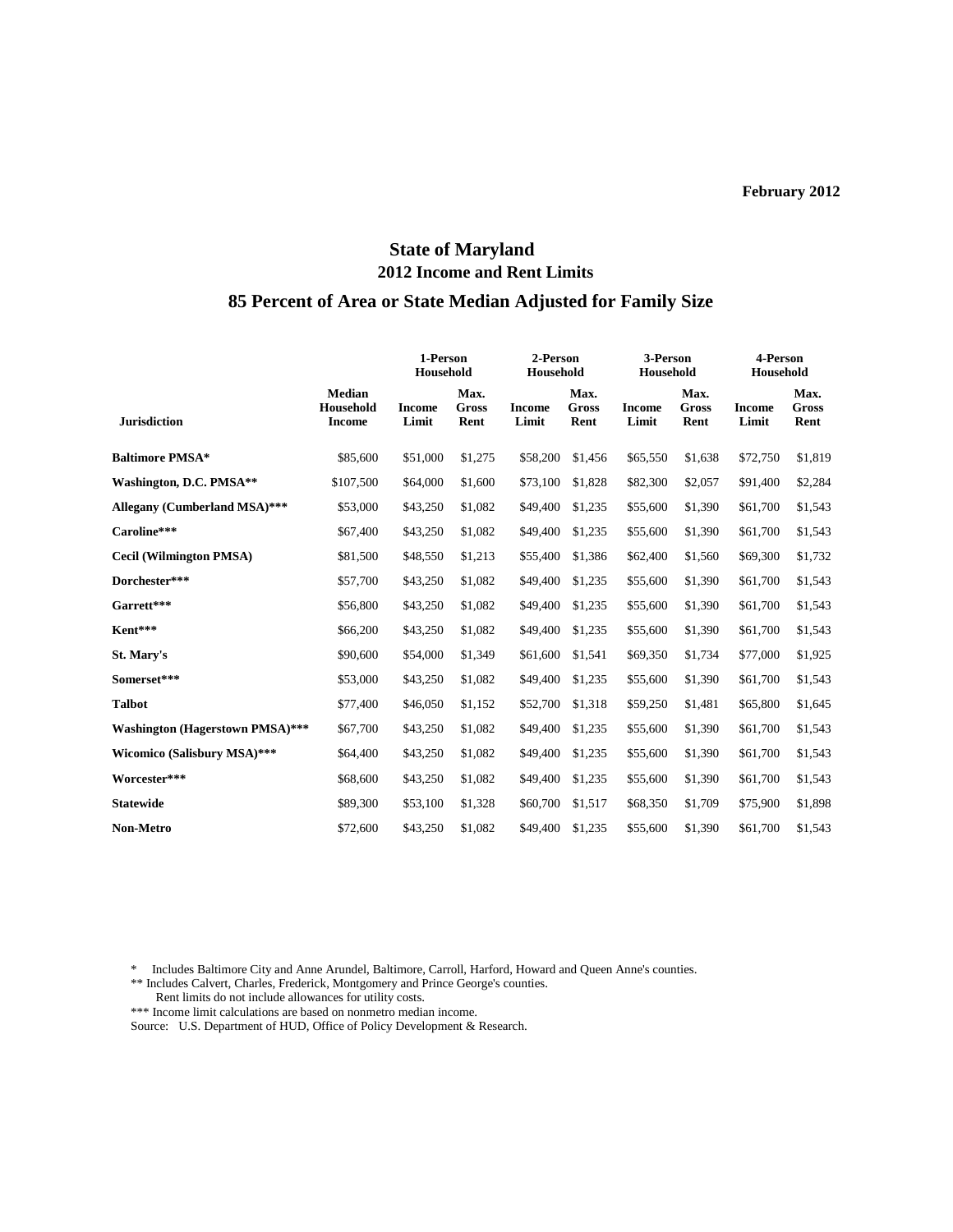# **State of Maryland 2012 Income and Rent Limits 85 Percent of Area or State Median Adjusted for Family Size**

# **5-Person 6-Person 7-Person 8-Person Household Household Household Household Median Max. Max. Max. Max. Household Income Gross Income Gross Income Gross Income Gross Jurisdiction Income Limit Rent Limit Rent Limit Rent Limit Rent Baltimore PMSA\*** \$85,600 \$78,600 \$1,966 \$84,400 \$2,110 \$90,250 \$2,257 \$96,050 \$2,401 **Washington, D.C. PMSA\*\*** \$107,500 \$98,700 \$2,467 \$106,000 \$2,650 \$113,300 \$2,833 \$120,600 \$3,015 **Allegany (Cumberland MSA)\*\*\*** \$53,000 \$66,700 \$1,668 \$71,650 \$1,791 \$76,600 \$1,915 \$81,500 \$2,038 **Caroline\*\*\*** \$67,400 \$66,700 \$1,668 \$71,650 \$1,791 \$76,600 \$1,915 \$81,500 \$2,038 **Cecil (Wilmington PMSA)** \$81,500 \$74,900 \$1,872 \$80,400 \$2,010 \$85,950 \$2,148 \$91,450 \$2,287 **Dorchester\*\*\*** \$57,700 \$66,700 \$1,668 \$71,650 \$1,791 \$76,600 \$1,915 \$81,500 \$2,038 **Garrett\*\*\*** \$56,800 \$66,700 \$1,668 \$71,650 \$1,791 \$76,600 \$1,915 \$81,500 \$2,038 **Kent\*\*\*** \$66,200 \$66,700 \$1,668 \$71,650 \$1,791 \$76,600 \$1,915 \$81,500 \$2,038 **St. Mary's** \$90,600 \$83,200 \$2,080 \$89,350 \$2,233 \$95,550 \$2,389 \$101,650 \$2,542 **Somerset\*\*\*** \$53,000 \$66,700 \$1,668 \$71,650 \$1,791 \$76,600 \$1,915 \$81,500 \$2,038 **Talbot** \$77,400 \$71,050 \$1,777 \$76,350 \$1,908 \$81,600 \$2,040 \$86,850 \$2,172 **Washington (Hagerstown PMSA)\*\*\*** \$67,700 \$66,700 \$1,668 \$71,650 \$1,791 \$76,600 \$1,915 \$81,500 \$2,038 **Wicomico (Salisbury MSA)\*\*\*** \$64,400 \$66,700 \$1,668 \$71,650 \$1,791 \$76,600 \$1,915 \$81,500 \$2,038 **Worcester\*\*\*** \$68,600 \$66,700 \$1,668 \$71,650 \$1,791 \$76,600 \$1,915 \$81,500 \$2,038 **Statewide** \$89,300 \$81,950 \$2,049 \$88,050 \$2,202 \$94,100 \$2,352 \$100,200 \$2,505 **Non-Metro** \$72,600 \$66,700 \$1,668 \$71,650 \$1,791 \$76,600 \$1,915 \$81,500 \$2,038

Includes Baltimore City and Anne Arundel, Baltimore, Carroll, Harford, Howard and Queen Anne's counties.

\*\* Includes Calvert, Charles, Frederick, Montgomery and Prince George's counties.

Rent limits do not include allowances for utility costs.

\*\*\* Income limit calculations are based on nonmetro median income.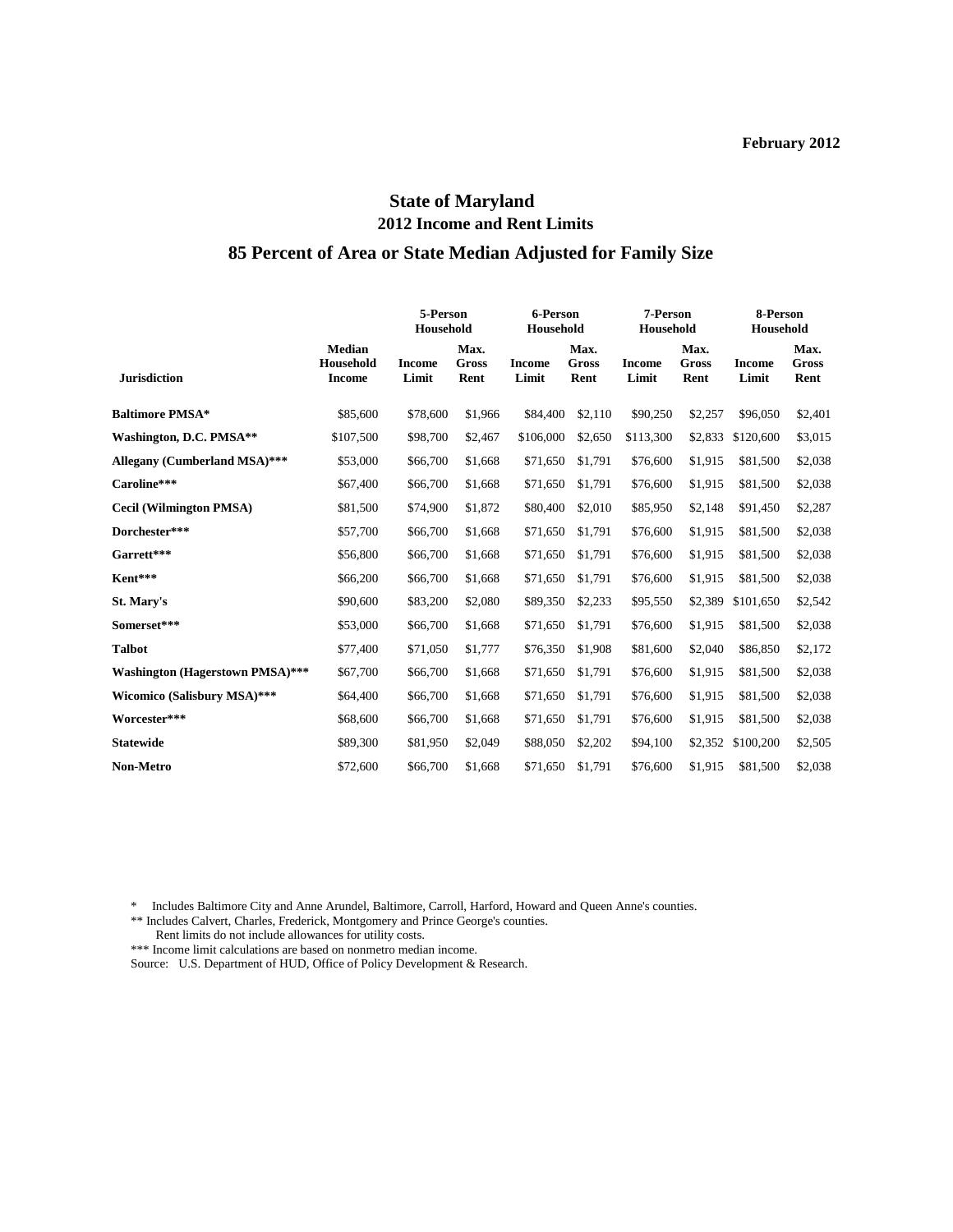# **State of Maryland 2012 Income and Rent Limits 100 Percent of Area or State Median Adjusted for Family Size**

|                                        |                                             | 1-Person<br>Household  |                              | 2-Person<br>Household  |                              | 3-Person<br>Household  |                       | 4-Person<br>Household  |                              |
|----------------------------------------|---------------------------------------------|------------------------|------------------------------|------------------------|------------------------------|------------------------|-----------------------|------------------------|------------------------------|
| <b>Jurisdiction</b>                    | <b>Median</b><br>Household<br><b>Income</b> | <b>Income</b><br>Limit | Max.<br><b>Gross</b><br>Rent | <b>Income</b><br>Limit | Max.<br><b>Gross</b><br>Rent | <b>Income</b><br>Limit | Max.<br>Gross<br>Rent | <b>Income</b><br>Limit | Max.<br><b>Gross</b><br>Rent |
| <b>Baltimore PMSA*</b>                 | \$85,600                                    | \$60,000               | \$1,500                      | \$68,500               | \$1,713                      | \$77,100               | \$1,928               | \$85,600 \$2,140       |                              |
| Washington, D.C. PMSA**                | \$107,500                                   | \$75,300               | \$1,883                      | \$86,000               | \$2,150                      | \$96,800               | \$2,420               | \$107,500 \$2,688      |                              |
| Allegany (Cumberland MSA)***           | \$53,000                                    | \$50,900               | \$1,273                      | \$58,100               | \$1,453                      | \$65,400               | \$1,635               | \$72,600 \$1,815       |                              |
| Caroline***                            | \$67,400                                    | \$50,900               | \$1,273                      | \$58,100               | \$1,453                      | \$65,400               | \$1,635               | \$72,600 \$1,815       |                              |
| <b>Cecil (Wilmington PMSA)</b>         | \$81,500                                    | \$57,100               | \$1,428                      | \$65,200               | \$1,630                      | \$73,400               | \$1,835               | \$81,500 \$2,038       |                              |
| Dorchester***                          | \$57,700                                    | \$50,900               | \$1,273                      | \$58,100               | \$1,453                      | \$65,400               | \$1,635               | \$72,600 \$1,815       |                              |
| Garrett***                             | \$56,800                                    | \$50,900               | \$1,273                      | \$58,100               | \$1,453                      | \$65,400               | \$1,635               | \$72,600 \$1,815       |                              |
| Kent***                                | \$66,200                                    | \$50,900               | \$1,273                      | \$58,100               | \$1,453                      | \$65,400               | \$1,635               | \$72,600 \$1,815       |                              |
| St. Mary's                             | \$90,600                                    | \$63,500               | \$1,588                      | \$72,500               | \$1,813                      | \$81,600               | \$2,040               | \$90,600 \$2,265       |                              |
| Somerset***                            | \$53,000                                    | \$50,900               | \$1,273                      | \$58,100               | \$1,453                      | \$65,400               | \$1,635               | \$72,600 \$1,815       |                              |
| <b>Talbot</b>                          | \$77,400                                    | \$54,200               | \$1,355                      | \$62,000               | \$1,550                      | \$69,700               | \$1,743               | \$77,400 \$1,935       |                              |
| <b>Washington (Hagerstown PMSA)***</b> | \$67,700                                    | \$50,900               | \$1,273                      | \$58,100               | \$1,453                      | \$65,400               | \$1,635               | \$72,600 \$1,815       |                              |
| Wicomico (Salisbury MSA)***            | \$64,400                                    | \$50,900               | \$1,273                      | \$58,100               | \$1,453                      | \$65,400               | \$1,635               | \$72,600 \$1,815       |                              |
| Worcester***                           | \$68,600                                    | \$50,900               | \$1,273                      | \$58,100               | \$1,453                      | \$65,400               | \$1,635               | \$72,600 \$1,815       |                              |
| <b>Statewide</b>                       | \$89,300                                    | \$62,500               | \$1,563                      | \$71,400               | \$1,785                      | \$80,400               | \$2,010               | \$89,300 \$2,233       |                              |
| <b>Non-Metro</b>                       | \$72,600                                    | \$50,900               | \$1,273                      | \$58,100               | \$1,453                      | \$65,400               | \$1,635               | \$72,600 \$1,815       |                              |

\* Includes Baltimore City and Anne Arundel, Baltimore, Carroll, Harford, Howard and Queen Anne's counties.

\*\* Includes Calvert, Charles, Frederick, Montgomery and Prince George's counties.

Rent limits do not include allowances for utility costs.

\*\*\* Income limit calculations are based on nonmetro median income.